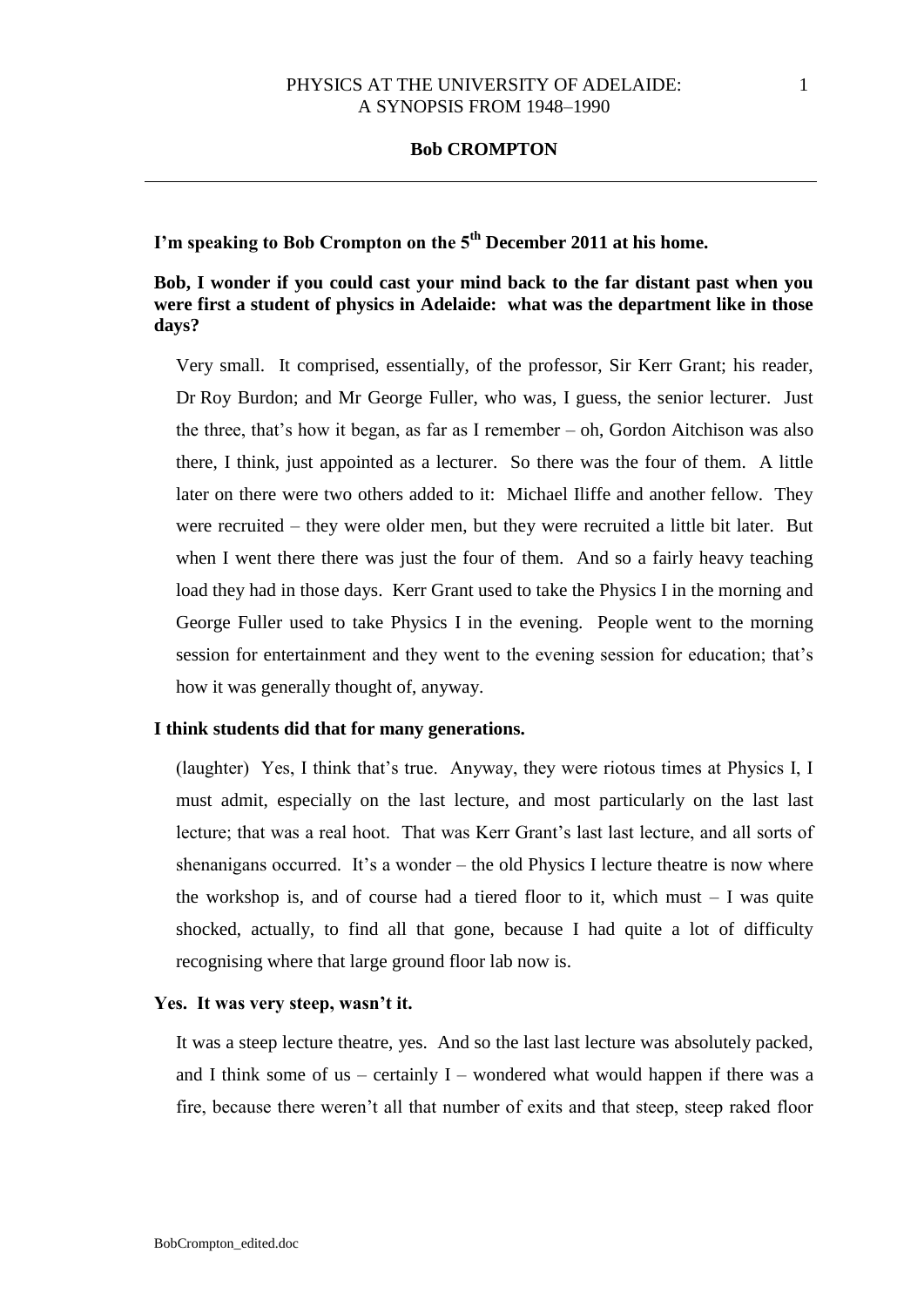would have been quite to get everyone out if anything had gone wrong – and, of course, there were shenanigans as well, so something *might* have gone wrong.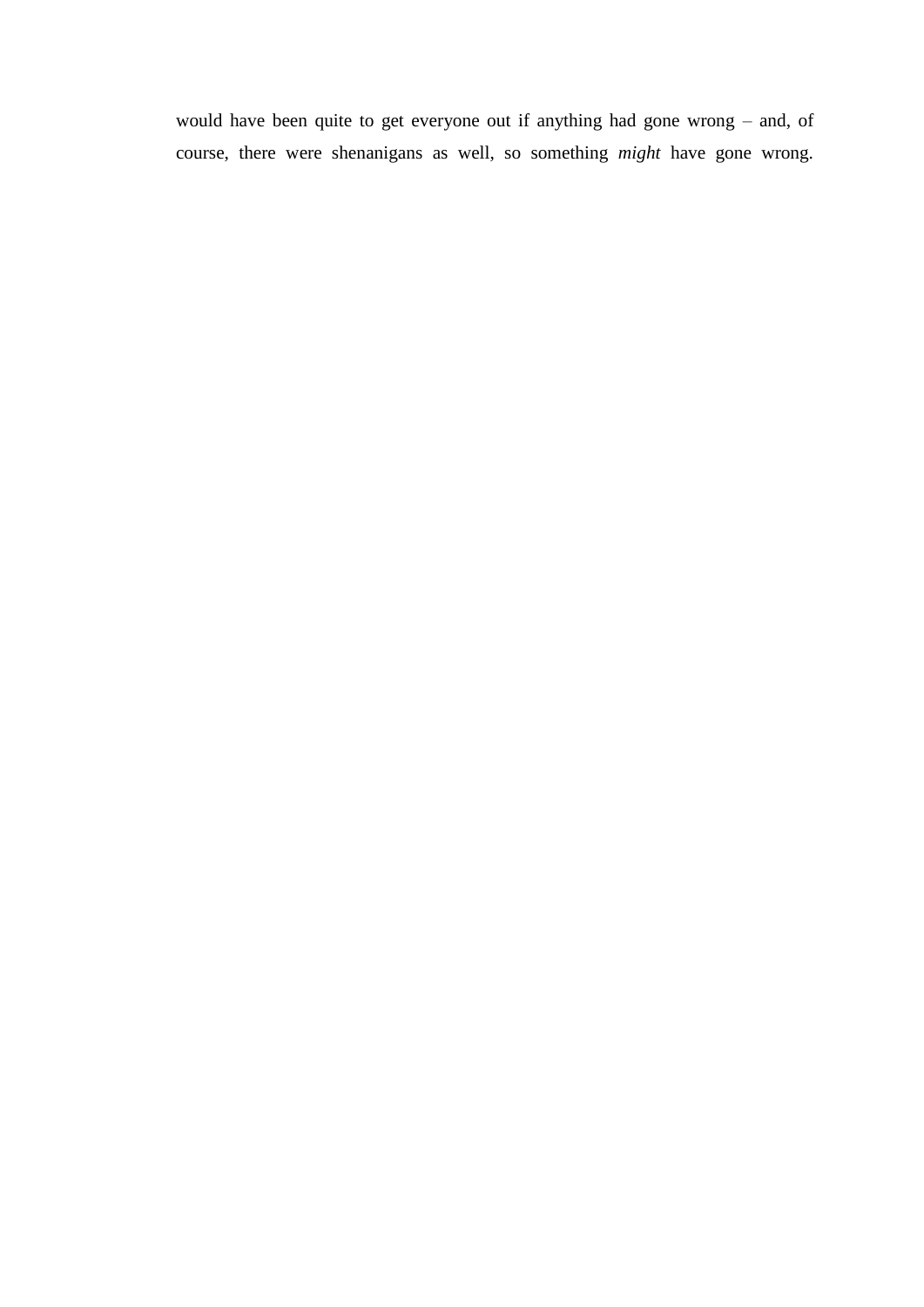**I've often wondered how that business worked. From my memory of doing Physics I a roll was marked, and it was done by observing the numbers of the seats which were vacant, and so recording who wasn't there in that way. I wondered how that worked, when students were attending both Kerr Grant's lectures and George Fuller's.** 

Gosh. I don't remember that, actually. I do remember in later years, Physics II, we just had a card that was passed round and we had to tick it –

### **Yes, we had.**

– but I don't remember how attendance was registered. Must have been a bit ropy, I would think; in Physics I there were such a large number of people.

#### **How big was Physics I in those days?**

I should have thought in the order of 200. And I would have thought sort of 50-odd for the evening class as well, probably, but I'm not sure about that. But George Fuller took the evening class; and later on Gordon Aitchison took it, of course; and I had a few stints at that as well.

## **Yes. And then you did Physics II and III.**

Yes. Well, Physics I was rather formal practical classes: very set experiments. I don't think we learnt very much physics out of the experiments; they were too set to work, really, essentially. Physics II was better, and George Fuller was in charge of the Physics II class in those days. Goodness.

#### **He still was, when I got there.**

Was he, really? (laughter) Yes.

### **In 1959.**

And I bet you had the Kater's pendulum, did you not?

#### **Yes, yes.**

And a lot of time was spent trying to get Kater's pendulum to work. (laughter) And that wretched wax paper on the recording machine, which Fuller vaguely would interpret.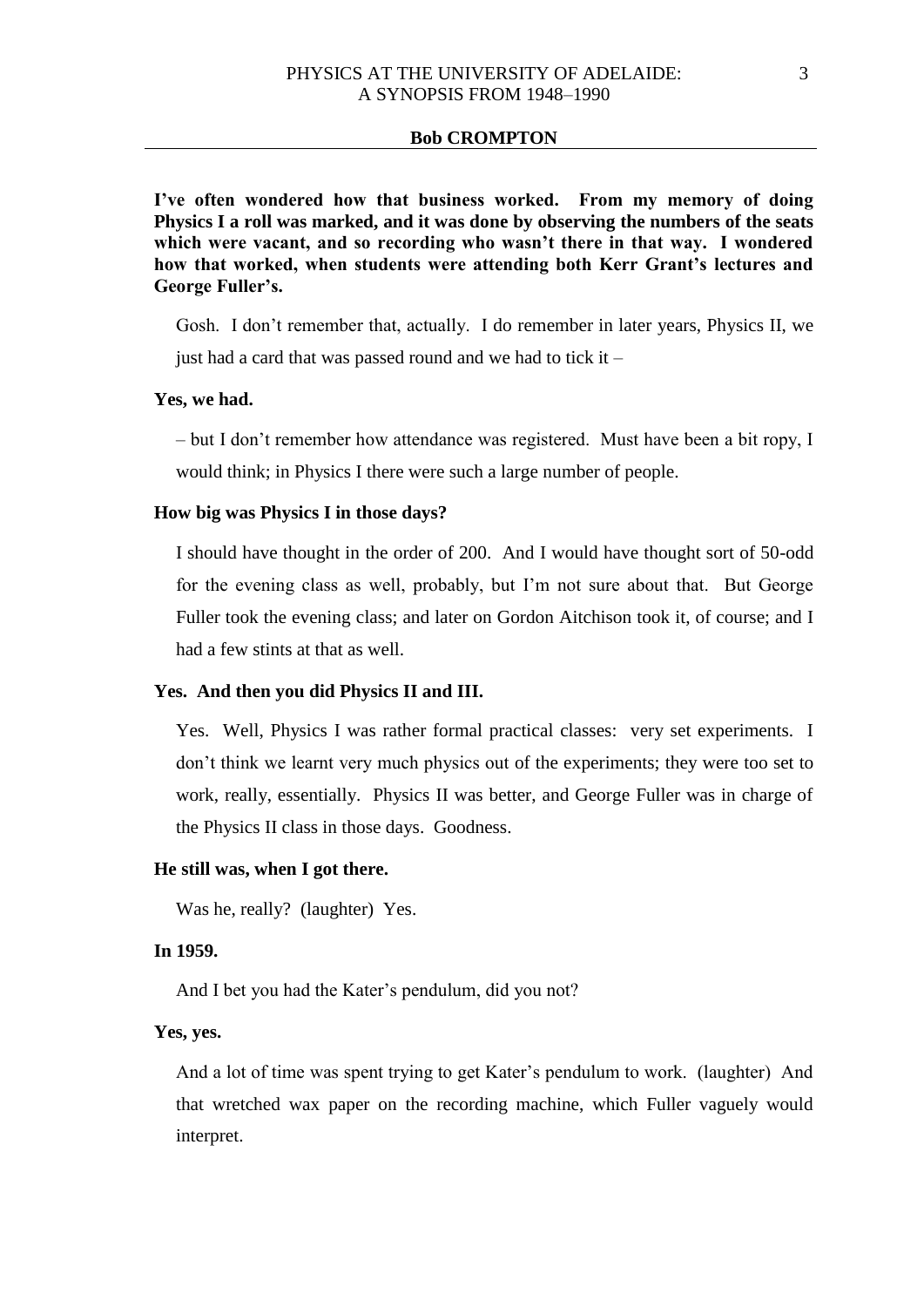### **Looking back on those courses now, what was the curriculum like?**

Well, no quantum mechanics at all, of course. I guess Stan was the one who introduced quantum mechanics for the first time.

## **Yes.**

Huxley, when he arrived, he took over Physics I at least for a little while – didn't last long, because it was very rigorous, the way he wanted to teach it, and I think it was a bit of a shock for people coming in from leaving or leaving honours. So I think you could probably still do first year from leaving in those days.

### **Yes.**

Those of us who'd done leaving honours had a head start in my day, because it was very similar – first year was very similar to leaving honours; in fact, if you got a good leaving honours pass, you could get exemption, I think, from Physics I, so they were really parallel courses. I don't think Huxley lasted long, teaching Physics I. He was in his element teaching the higher years. I don't think he ever taught any quantum theory; I think that was left to Stan; but Huxley was teaching at the higher years pretty rigorous electromagnetic theory, which was his forte, really.

# **And yet Huxley taught me Physics I in '59.**

I think it would be the only year, probably.

### **Electromagnetism.**

It was '59, was it?

## **Yes.**

He taught you [electromagnetism]. Righto, I'm mistaken then, because he arrived in '49, didn't he, so that's 10 years after he'd begun.

## **Yes. And so did you.**

What did I teach you? Not electromagnetism .....

## **Geometrical optics.**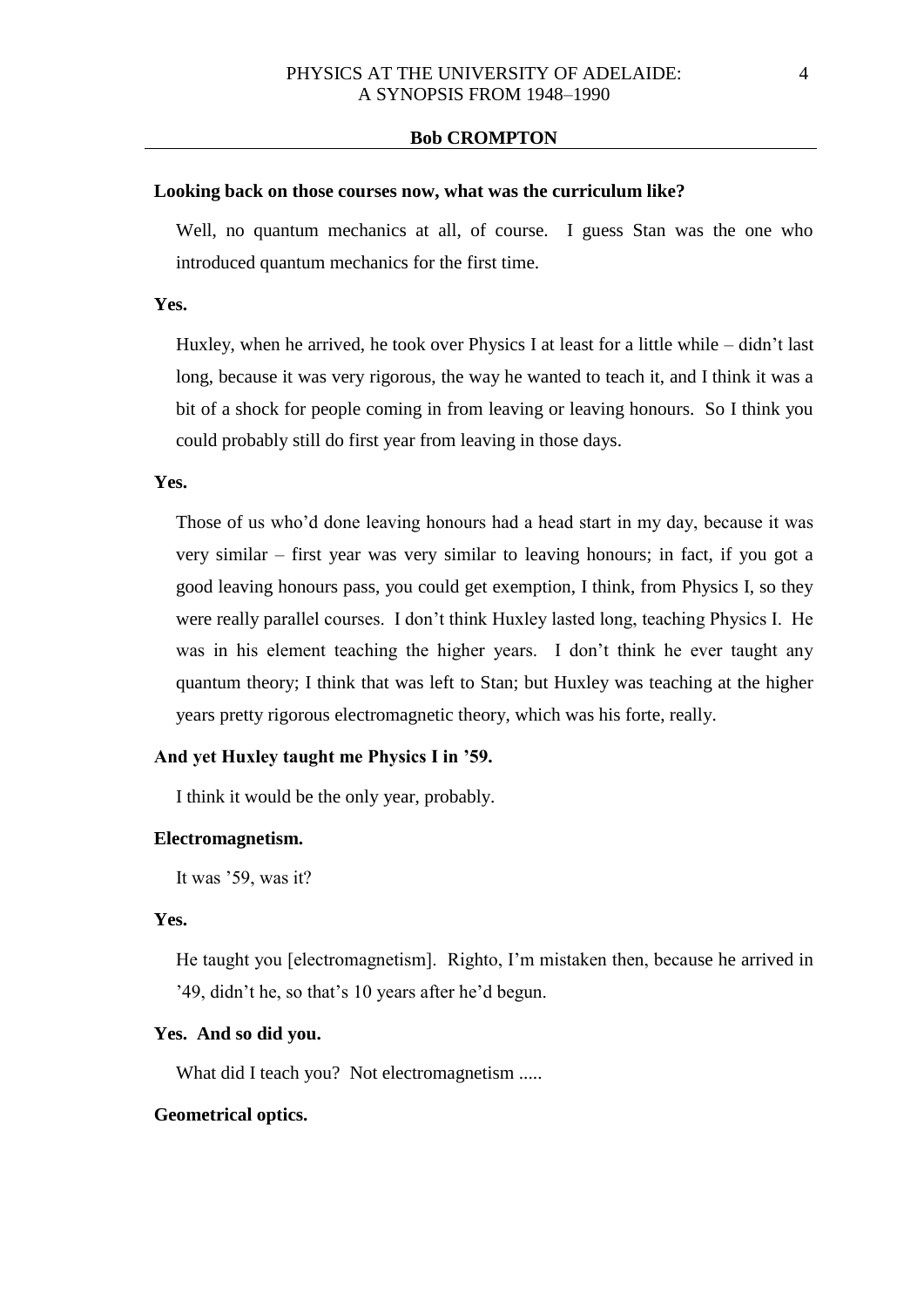Geometric optics. I hated geometric optics. But did I not teach you physical optics, which I thoroughly enjoyed? Did I not teach that to you as well?

# **Not in Physics I. I remember the textbook. It was Curry.**

Oh, Curry, yes. I remember the "sign convention"  $-$  do you remember the "sign convention"? (laughter) Horrible! No, it was Physics II where we did physical optics, which I used Jenkins & White –

### **Yes, yes.**

– which is a great textbook, I think, and really felt I was on top of physical optics and really enjoyed teaching it. I thought it was fascinating. That was in Physics II, though.

# **So were those topics that you were teaching then new to Physics I from the time you'd done it?**

No, I don't think so. That, the physical optics I'm talking about, is Physics II, and that might have been relatively new, I think, because I think Jenkins & White was a relatively young textbook. So that might have been a bit of new stuff. I think the Physics I course didn't vary a great deal between as it was taught by old K.G. and George and Gordon. I don't know it did change very much, actually, Alastair, but – not to my knowledge, anyway; but it might have done, but I don't think anything other than classical physics was ever taught in Physics I, was it?

## **No. No, not for a long time.**

No, I think that's right.

### **How did you rate Roy Burdon?**

Very thorough, a very thorough teacher, but not particularly exciting, I don't think. But he knew his stuff very well. And George Fuller was not an exciting teacher, either, but a very good teacher at the first-year level.

# **Yes. Systematic, Barbara Kidman described him as.**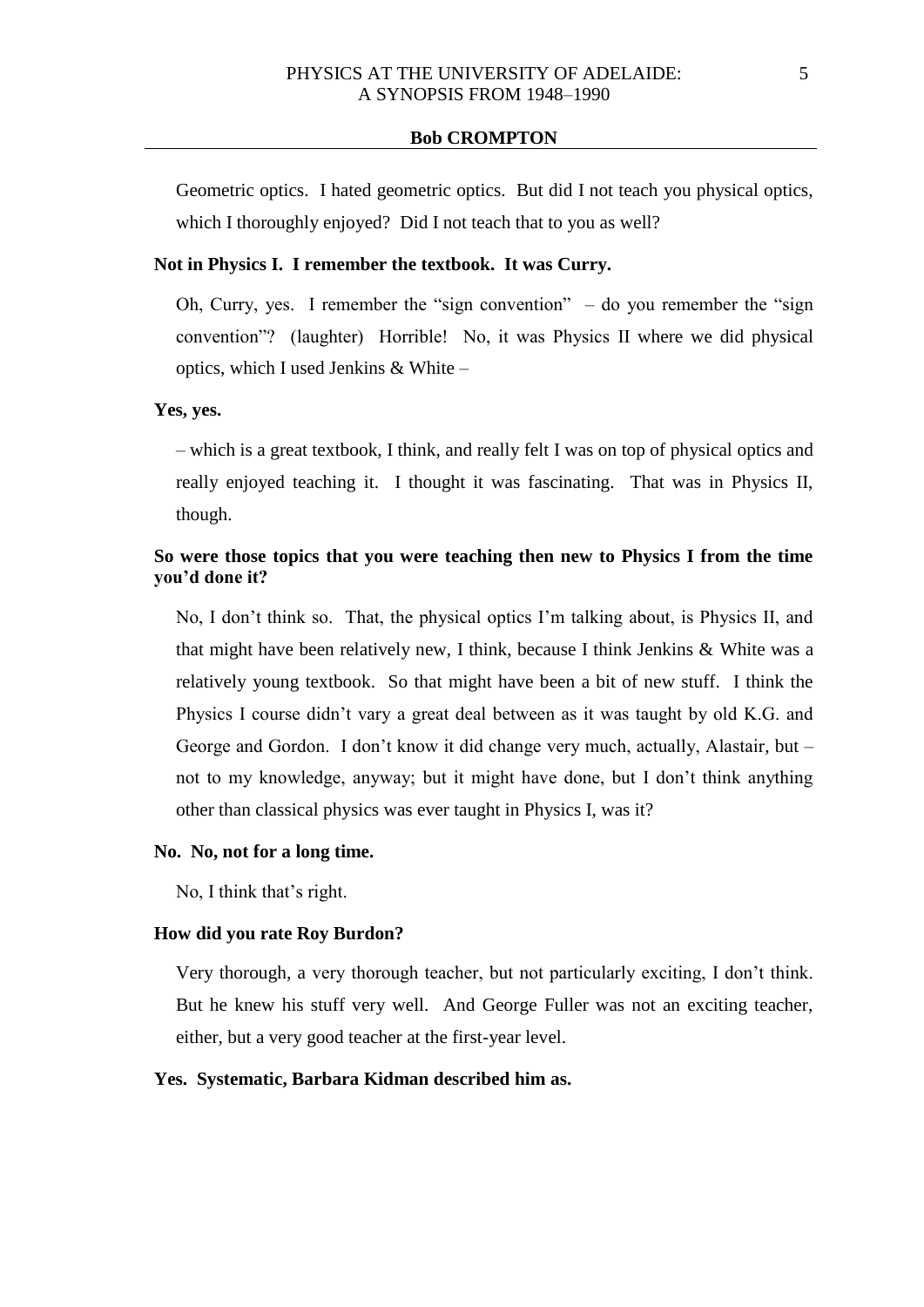Yes, probably right. Roy, I think, taught well in Physics II and Physics III, but not excitingly, I must admit.

# **Now, at this time, I gather, there was almost no research happening in the department; is that right?**

I would have thought, in the first years I was there, the only research being done, I would have thought, was probably John Symonds, who was working on some stuff which – John loved to be quite important, so his work was something to do with using silicon for detectors for radar work, which he was carrying out in the Physics III lab, very hush-hush. So that was a piece of research work that was going on. And the other piece that was going on was quite serious stuff by John Cowley on the electron camera downstairs. Now, do you have any recollection of ever seeing that Finch electron camera?

### **No.**

Don't know when it went. You know, it's a sort of a precursor, almost, of the electron microscope, so you had a beam of electrons that came down, reflected off a crystal, got diffraction patterns off the crystal and analysed those to get the crystal structure. Now, John Cowley, who went on to really make a name for himself in CSIRO and then overseas, he was the expert on that old Finch camera. It was quite old, even by the time I saw it, and it was put together  $-$  it was a professional job, bought from the UK, I guess – put together with soft-solder joints everywhere and pumped by a mercury diffusion pump. The combination is not good, because the mercury immediately goes for the solder joints, which started to leak, so the electron camera was smothered with Apiezon wax and that's smothered with Plasticine and frequently repaired. (laughs) But that's how it worked.

The source of electrons was a wine bottle, a cut-off wine bottle, sitting at the top of the apparatus with the top sawn off and a cathode put in the top where the neck of the bottle had been sawn off. That was sealed to the top of the apparatus with an Apiezon joint and shellac and it was a cold cathode device and it just used to put a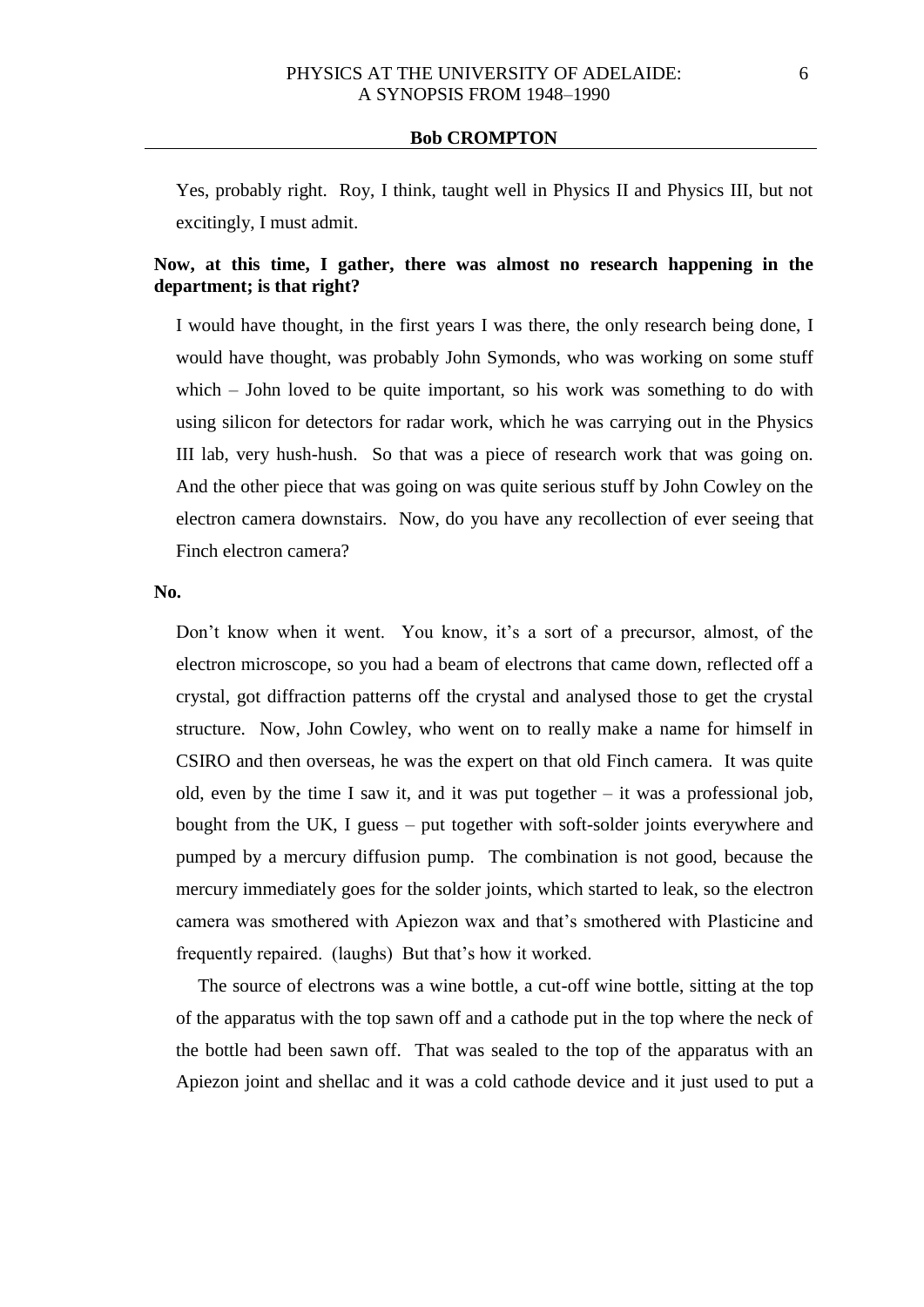high-potential ..... and it was the source of electrons. Pretty difficult. (laughter) But John Cowley did some serious work with that instrument.

## **So what was he measuring; do you remember?**

No, I don't know – no idea what it was. But all his work was, of course, by reflection off metal surfaces. So he'd get a semi-circular diffraction pattern and, by measuring those rings, he'd get the surface structure of whatever it was he was investigating.

### **Yes. He got an MSc in 1945.**

Yes. See, I would have joined as a cadet, I would have thought, about that same time. But by the time I got up to that level it was sort of '48, '49ish, I suppose.

# **Yes. Roy Burdon did some famous work on the surface tension of mercury, but that was all finished by then, was it?**

All finished, yes. His apparatus is still there, isn't it, Alastair? A beautiful piece of work for the so-called sessile drop method; is that  $---$ ? It should be in one of the cabinets there in the museum. All made of quartz.

## **Yes. I think that's all in storage now.**

All in storage. Yes. I would like to find out whether one of my things is in storage, too, because if it's going to come to that I might go to the department and ask. There are two things I'd like to know about: one was a Wilson cloud chamber which I fabricated for one of the conversaziones, and the other was this mass spectrometer leak detector, which I'd love to know if it still exists.

### **When you got to third year, how big was the class then; do you remember that?**

I would have thought somewhere of the order 10 or 15. No more. Yes, I think that's about right. And I thought about somewhere between 30 and 40, I would have thought, in Physics II.

### **Then you became a cadet, did you and did honours over two years; is that [right]?**

Cadet right from the word 'go'.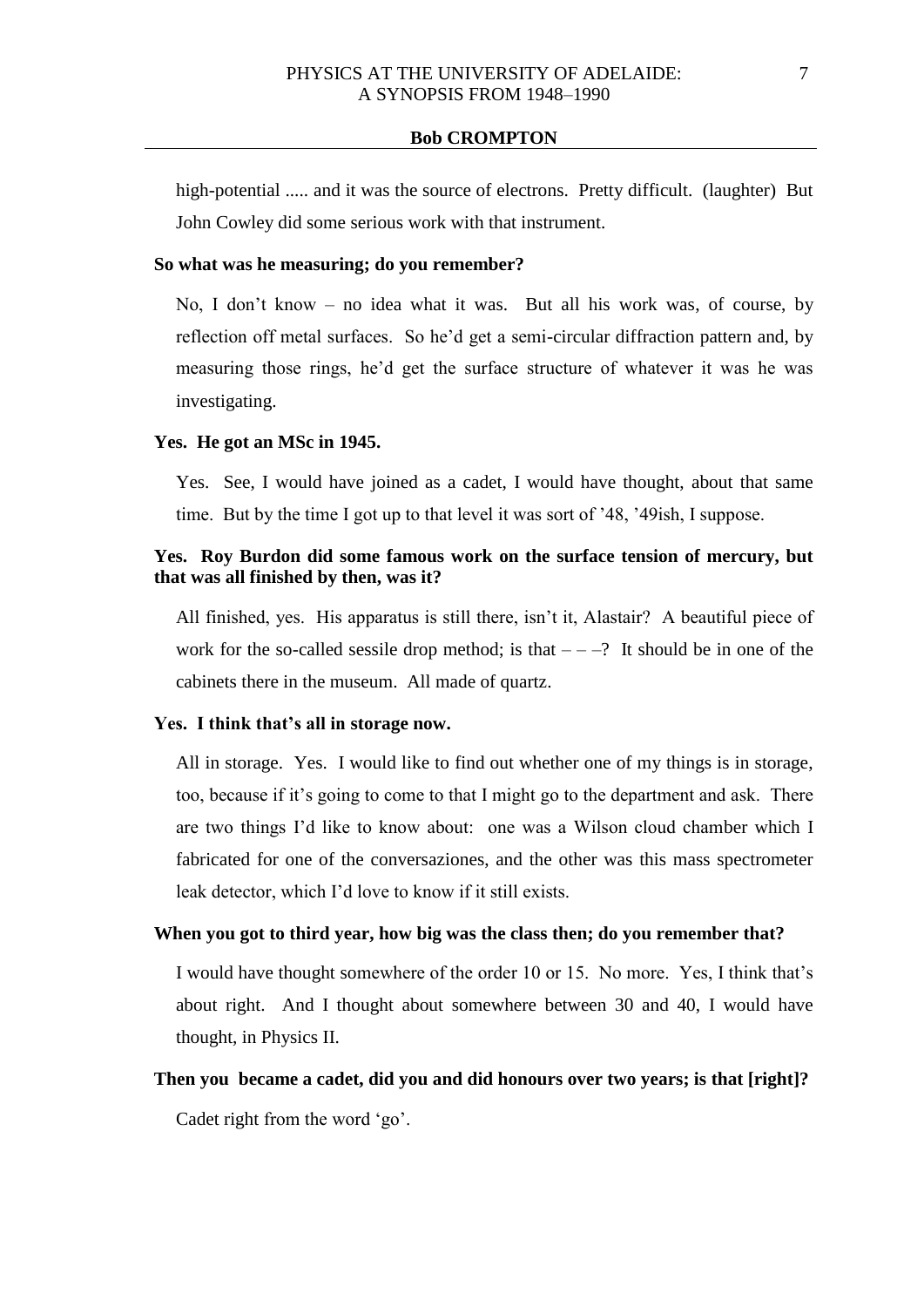#### **Oh, were you?**

Yes. And so, yes, I went into the department as a cadet, Roy Burdon's cadet, and I think Graham Elford might have become a cadet a little bit later, but I don't think he – he didn't start off when I did. But I went in as a cadet, so it lengthened my course to beginning of honours from three years to four, and so  $---$ .

#### **And then did you do honours in one year or two?**

Probably one. I don't really remember.

### **Because Graham, I think, did honours over two years.**

Well, I might have done too, I think. Because honours was a funny old course. He would have told you about that, that we had to absorb this awful book, Joos, by reading some of it with the professor. No, that wasn't; no, that was something different, because with a professor sitting on his couch we read scientific German – which was an absolute hoot, of course. But Joos, we had to do our serious physics. Have you ever seen a copy of Joos?

### **Yes, I have. It's a dense-looking book.**

(laughter) Not exactly exciting. It's very rigorous, but oh boy, it's pretty dense. That's all we had to study, actually. That was what we were examined on.

## **It was all theoretical physics.**

Yes. Yes. That's what we were examined on. It was pretty hard. So I didn't enjoy honours, really. I thought that was pretty tough. I enjoyed what I did experimentally, but I didn't  $---$ .

#### **So who lectured that?**

No-one.

### **So there were no lectures in honours?**

No.

## **You just studied the book.**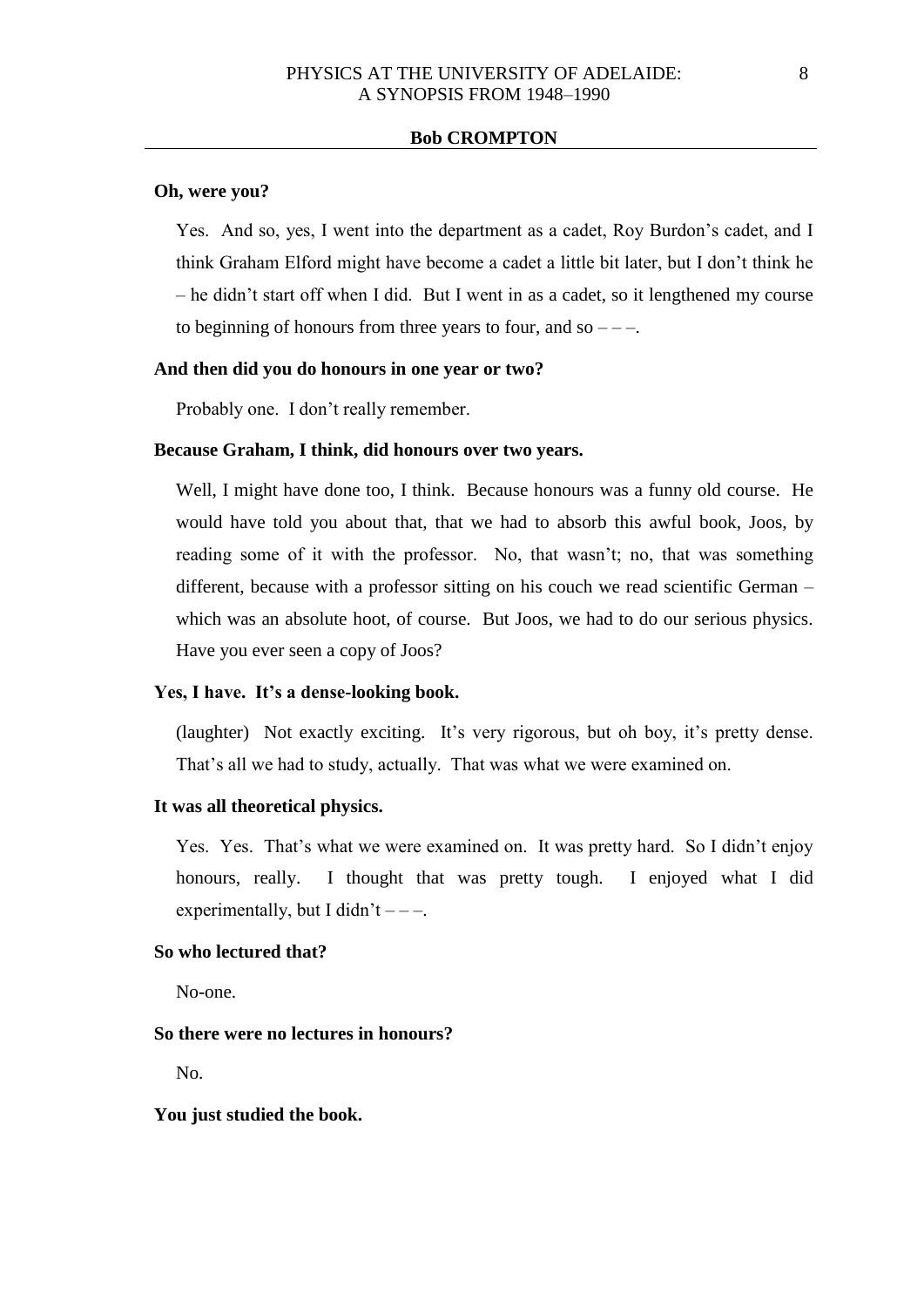Just studied the book.

## **With guidance of some sort?**

I don't think there was much guidance. I'd be very interested to ask Graham that question, but I don't think there was much guidance, because scientific German, sitting on old K.G.'s couch, was just – (laughter) just more or less amusement, you know, trying to understand scientific German with a dear old boy whose cleft palate was quite difficult  $---$ . (laughter) I don't think we – must ask Graham. I should have asked Graham a few things before we had this, but you can ask him as well. Have you had your interview with Graham?

## **Yes, I have.**

I wonder – did he say that we had any guidance with Joos?

### **No. We didn't talk about that.**

No. Well  $---$ .

### **There are things I need to go back and [talk about].**

I was going to say a memorable omission, I would think. (laughter) Yes, that's what we had to do for honours. It was tough, it really was.

### **But that was an unusually large class, wasn't it, when you did honours?**

Oh, it was. Yes, it was nine. Usually  $-$  it was usually, I think, somewhere between two and four, and this was a spike because I think it went back to the more moderate numbers. It was just a coincidence it happened that year.

## **Between none and four, actually.**

Was it?

# **1941 there were none. 1945 there were none.**

Is that so? What year are we talking about now?

#### **We're talking about '48.**

'48.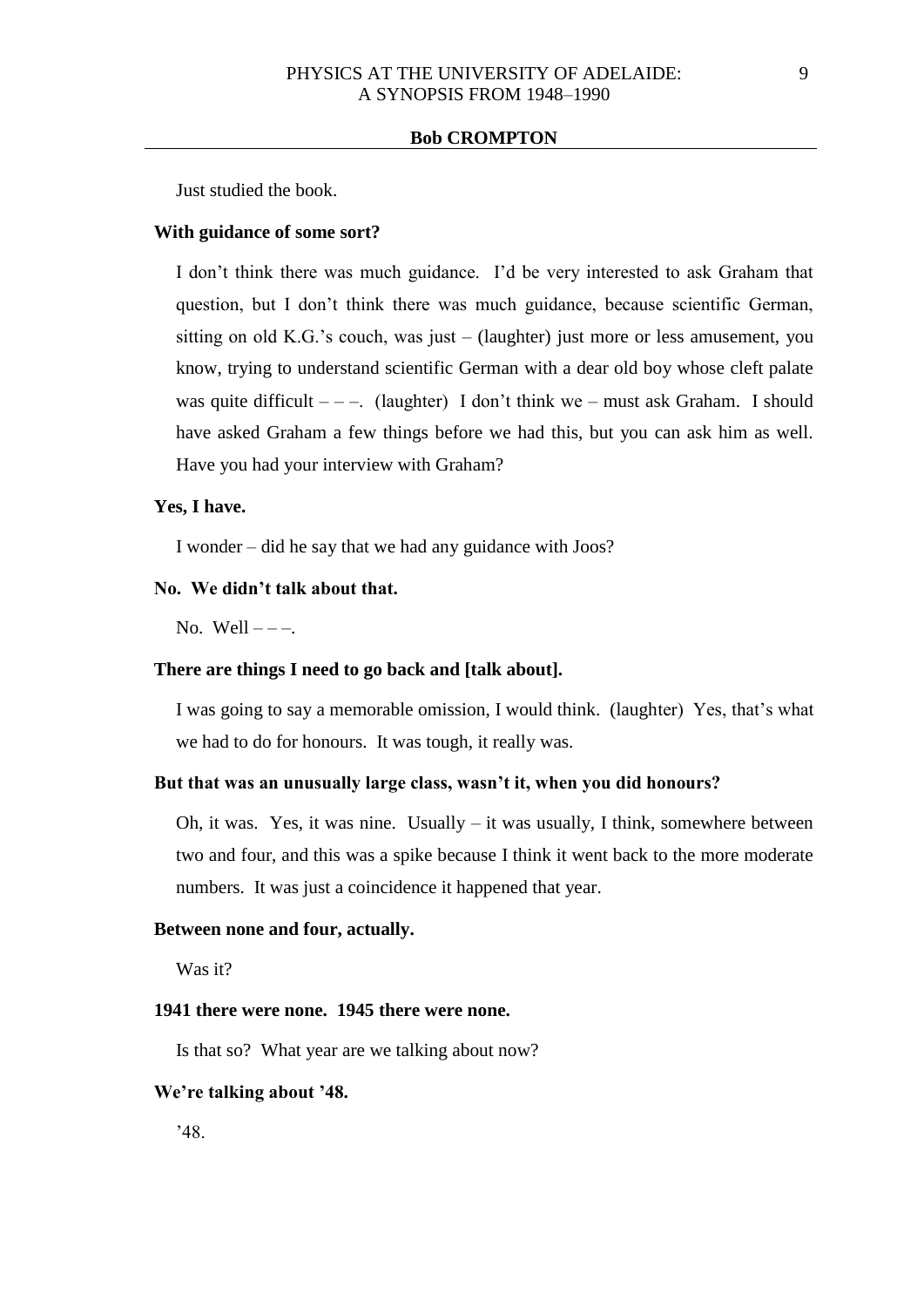### **A distinguished group, I would say.**

Tell me who were in it.

## **Well, I'll go through them. Canny?**

Yes, Nick Canny. Now, I'd love to know: what did Nick do eventually, do you know?

## **I don't know.**

No, I don't know.

## **Then there was you. Deland?**

Yes, Ray was a bright boy. Suffered with a bit of problems with personality, he was a difficult boy to get on with.

## **Graham Elford?**

Yes.

## **Robert Fry.**

Yes, Bob Fry. He went into the Atomic Energy Commission.

# **Colin Gum?**

Yes. As you know, became a very distinguished astronomer.

# **Barbara Kidman.**

Yes.

# **Robert Spurr.**

Bob Spurr ended up in England – at Imperial College, I think – but doing what, I don't know. But I think he did very well, too.

## **And David Sutton.**

And Dave, yes. Dave was probably  $- I$  wouldn't be surprised if Dave was the brightest of the lot. He was a very shrewd cookie. It's a tragedy he died when he did  $die ---$ . He and I worked closely together when we began doing our honours work,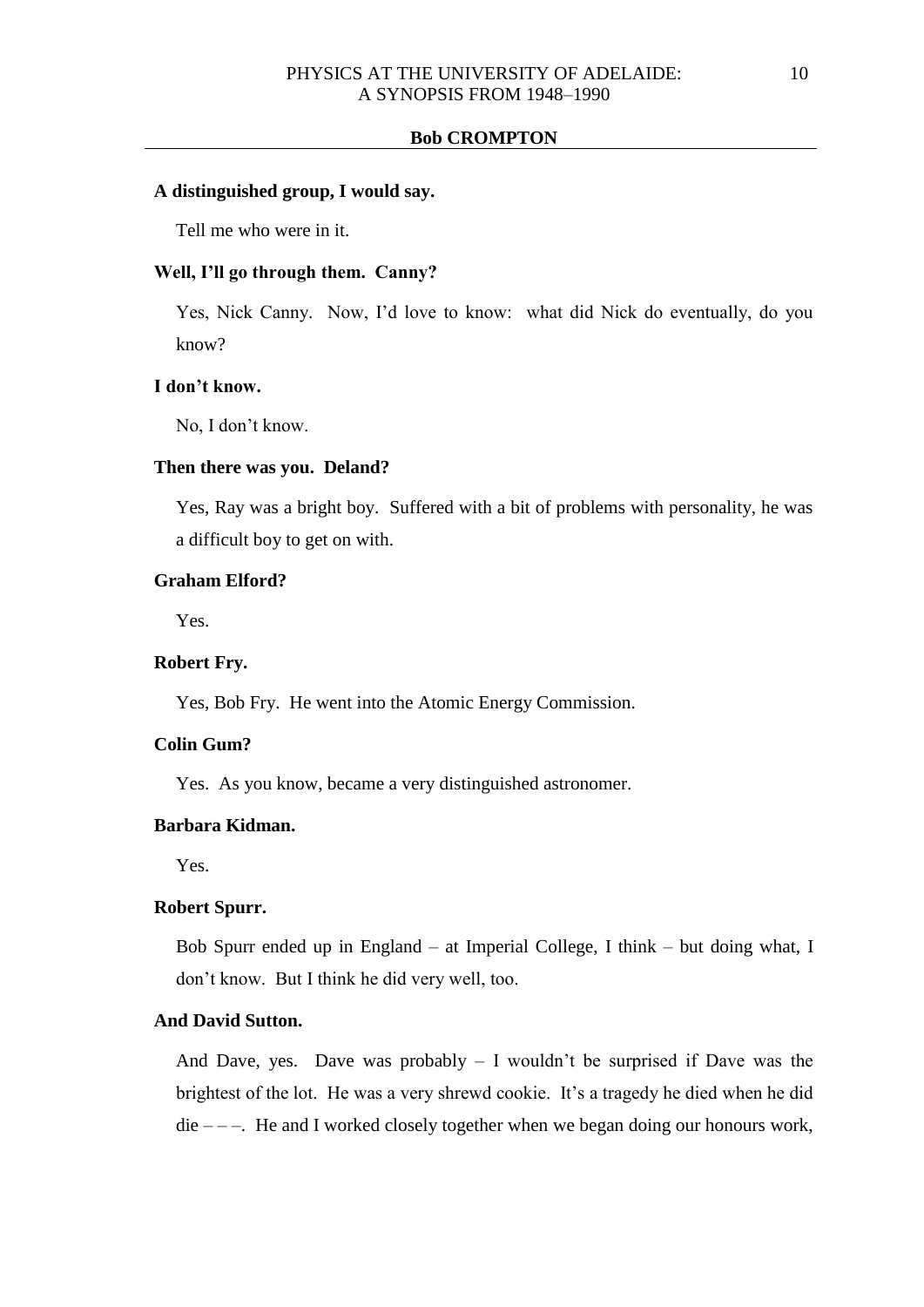and so we probably did honours together, I think, and actually did our experiments – built our equipment together, even. But Dave – I think, of that bunch, I think Dave was probably the brightest. He was a very shrewd boy.

# **Yes. We're jumping ahead a bit. You finally submitted your PhD theses in the same month.**

Who?

## **You and David.**

Yes, that would be right, yes.

## **But in that honours class, out of the nine students there were six firsts.**

Yes, and I think they'd be well-merited, too, because  $- -$ . Who were they, actually? Let's see if we can get them. Barbara would be one.

## **Yes. I did have a list on which they were marked.**

Barbara would be one; David would be another.

### **Graham was one and you were one.**

And Graham, me.

### **So that's four.**

Four. And two others.

# **Don't remember. Then what did you do after honours? You were eventually appointed a lecturer and began a PhD, but how did you get into that from the end of honours?**

Well, we're now talking about – yes, we're talking about Huxley's arrival now.

### **Yes. He arrived early in '49, did he?**

Yes, probably – probably early  $-$  –  $-$ . Wait a minute. Yes, early '49, because, interestingly enough, Alastair, my father and mother went overseas to see my brother, who was in England at that time, and Huxley rented my father and mother's house. And so I saw a bit more of them then than I might otherwise have done, because Father and Mother's car was garaged in the garage in their house and I was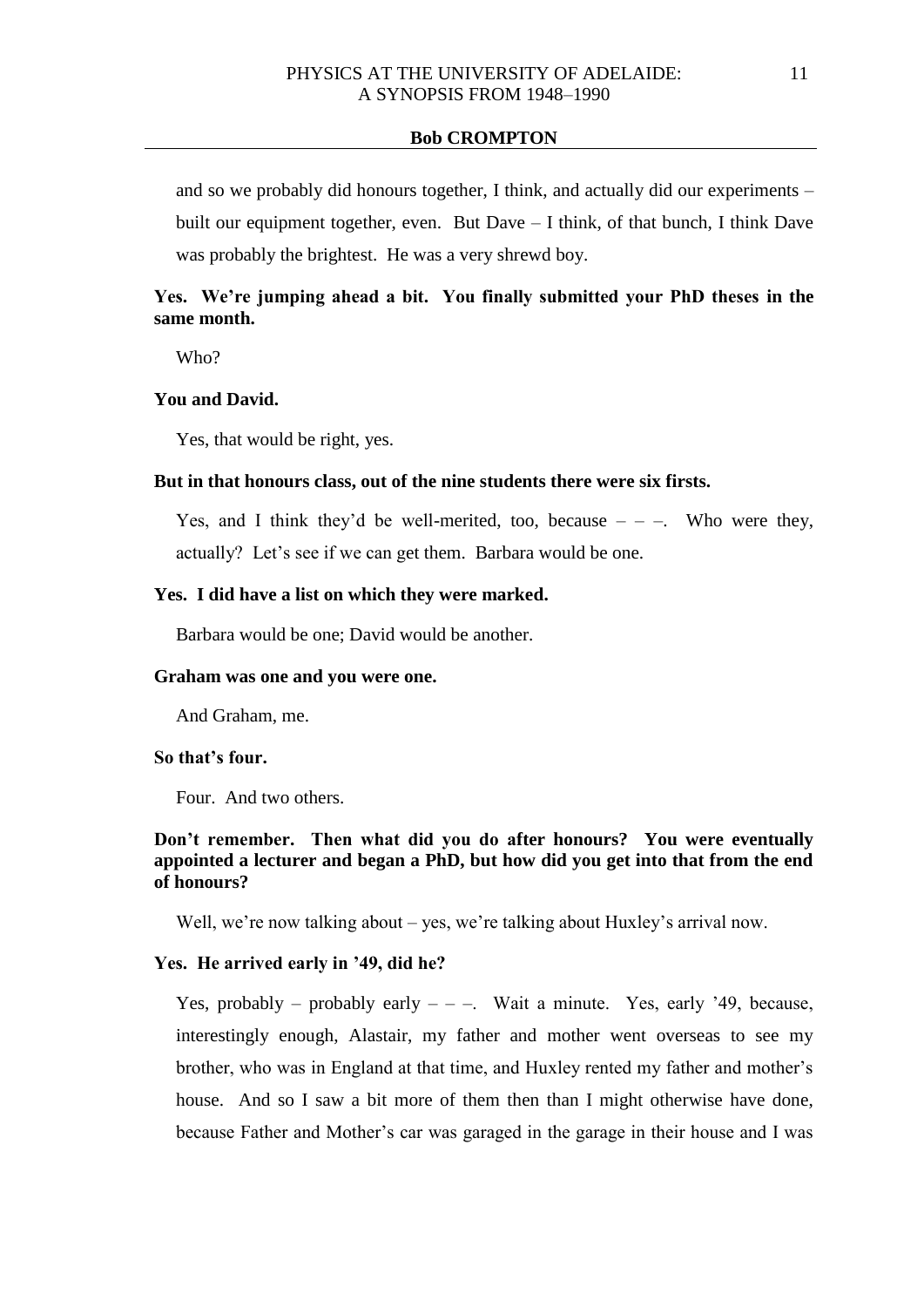expected to run this car occasionally to make sure it worked. And so – have you got a date when Huxley arrived?

## **January 1949.**

January '49. Yes, well, Mother and Father – I don't know what they did for the first little while, but I think Father and Mother wouldn't have gone overseas until the European summer, just a little bit later. Huxley had their house. Margaret was five – I remember very clearly; dear little girl – and my family's car was still garaged in the garage at that house, so I had to go to the house every now and again to run the car so it didn't get fouled up over the absence, and so I used to see the Huxleys on those occasions, which was interesting. (laughter)

# **So Huxley came into a department which was, you would have to say, at a low ebb.**

Oh, yes.

# **Essentially, no research happening.**

Yes. I must tell you how it all began, because he walked in  $-$  you have to remember he'd come from a readership in Birmingham, and academic salaries in England were appalling at that stage. I don't know when they picked up, but they were awful. So he arrived in – they weren't shabby, but they were decidedly old clothes – tweed sports coat, grey flannel trousers, a felt hat. I remember clearly, as if it was yesterday, him walking into the office and saying, 'My name is Huxley.' (laughter) It was a great moment, actually.

Yes, and so what did he do? The first thing he did was to set two of us, David Sutton and me, to work on doing similar experiments that he'd just been doing with a student in England, an Egyptian called Zazu[?] who I think must have run rings round him because I thought he had a small apparatus, diffusion apparatus, made of stainless steel which couldn't possibly have worked, so I think Zazu probably faked every result that ever came out of it. (laughter) Anyway, so I built the very first one of these things – very simple; only two centimetres in length, similar sort of thing to that  $---$ .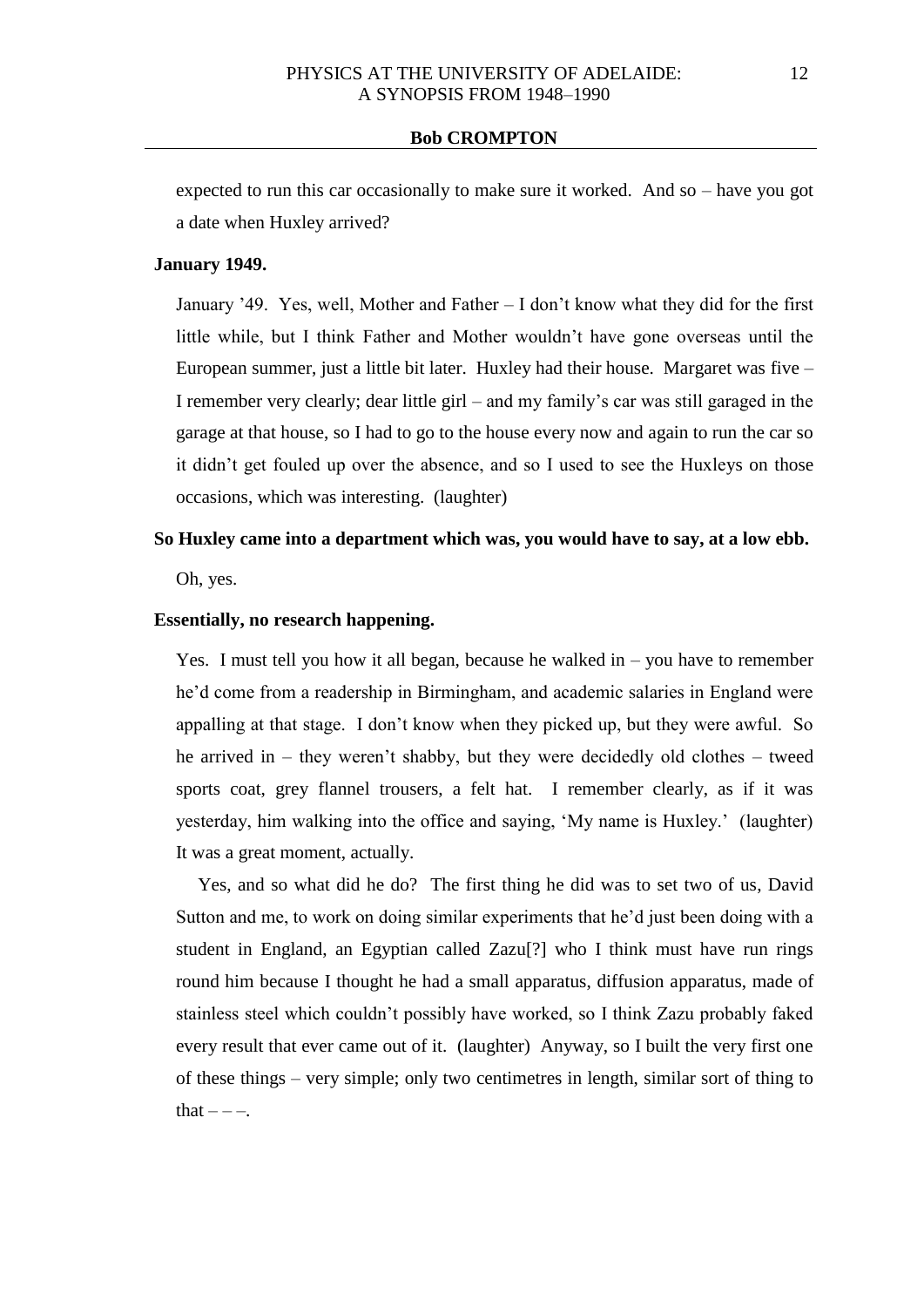### **So that happened very quickly after Huxley arrived.**

Instantaneously. We began our PhDs pretty well straight away. And it was on electron diffusion, and so I built this jolly apparatus and we began straight away, and had to do all the glassblowing on the vacuum system, and so  $---$ .

## **How did you learn that?**

Oh, just taught myself. It was interesting. It's an exercise – that sort of glassblowing is an exercise in defying gravity, because you can't move anything. A proper glassblower, as you know, gets the equipment in his hands and rotates it and gets nice even heating, nice even gravitational pull on the glass. But when you have to put together a vacuum system consisting of pipes and so on, static, you have to learn how to defy gravity, so it's quite a difficult job. So everyone used to have various tricks, like making sure the ends of the pieces of tube you were going to join together were not exactly butted but had a bit of a gap at the bottom so, when you pushed it together, you'd get a collection of glass at the top which you could then swage down to the bottom so eventually the joint ended up with fairly uniform glass thickness everywhere.

## **But how did you find that out?**

Oh, just did. Just learnt how to do it. I don't know how; just did. Anyway.

# **I gather from what people say that you very quickly had a reputation as a very skilled experimenter and glassblower and – – –.**

That's probably right. That's probably right. I used to love making things, actually, Alastair. See the little – this little fellow, for example? That's a bit – was at that time. That's later, I guess, but this is one of the things I made early on, which is still going, as you can see.

#### **Oh!**

It's got about – I think it's about an eight-pole rotor in there, it's of course highly synchronous, so it keeps perfect time, a little thing shining through the window just tells you it's still going.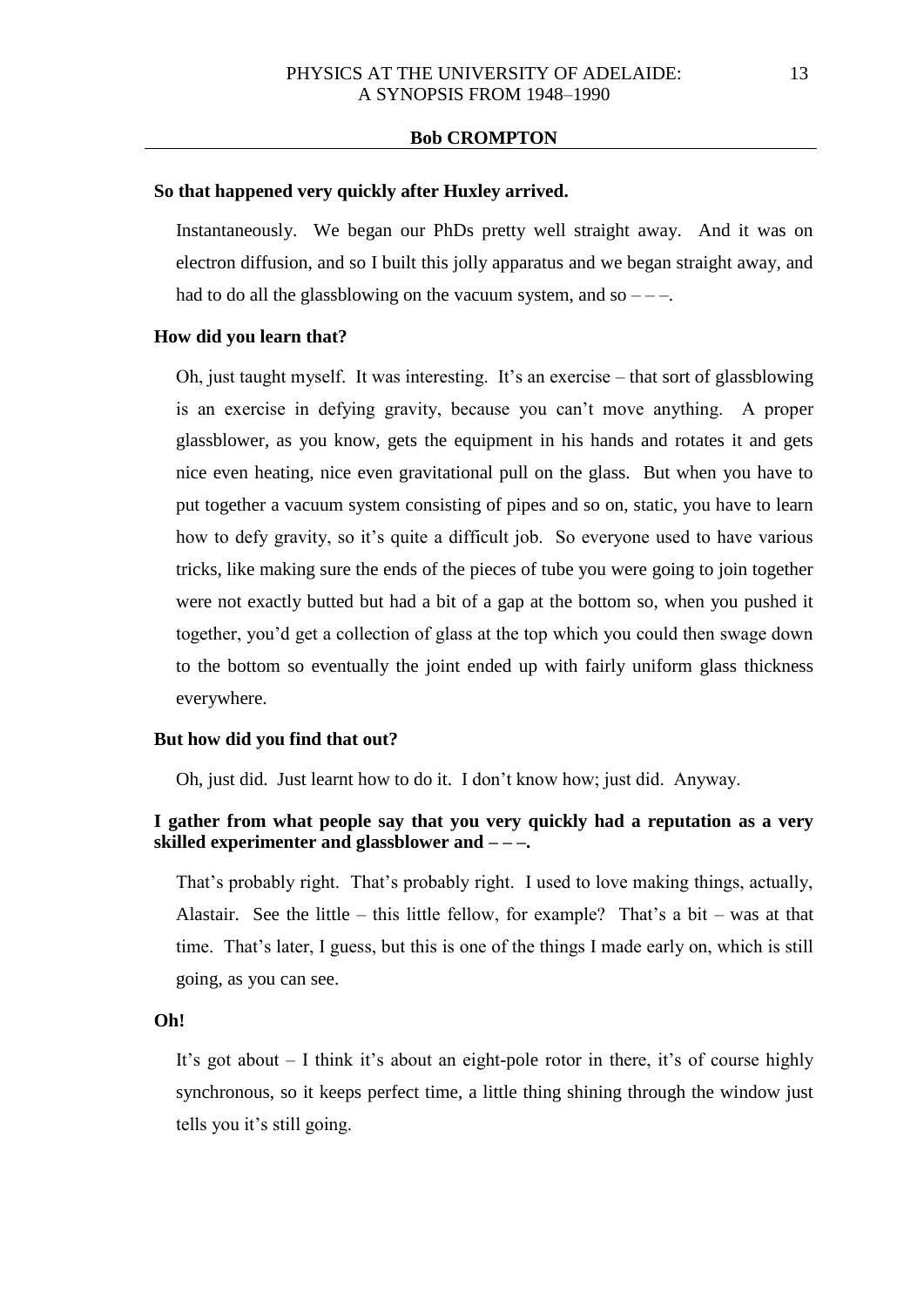### **So you made that around 1950, '49.**

No – later, I guess, that one probably was. I did all sorts of crazy things. I made a synchronous gramophone motor, of all things. And to make it run at 78 rpm requires a rotor and a stator with 77 teeth. So 77 multiplied by 78 comes to something or other within point one per cent of what it ought to be. (laughter) But the problem with that thing – the rotor would have been this diameter, I guess – problem with that thing is the stator had also to be mounted flexibly, because if you didn't mount it flexibly the thing hunted, so (laughs) 78 would be 78 plus or minus probably about – I don't know what. Used to go (hums in variable pitch), which wasn't good for the reproduction. So eventually I cured that by mounting the whole of the stator on a ball race, highly damped so it could move a bit, so all the hunting was taken out on the stator rather than on the rotor, which had a fairly big mass by the time you have the rotor and the turntable sitting on top. The preference was for the stator to hunt a bit, rather than the rotor, and so if it started to hunt the stator would just jiggle round a bit and then settle down. (laughs) I think it was 78 fairly constantly when finished.

## **Now, Huxley started work in some ionospheric research and the meteor work.**

Oh, yes. Yes.

## **Did that start very quickly, too?**

Yes – I think simultaneously. I think Graham's work, upper-atmosphere work, began at the same time as the laboratory study, so he got both lines of research  $---$ .

## **So he really hit the ground running when he first arrived.**

Oh, he certainly did – especially when, as you've just commented, the only research work was going on by then – I think Cowley must have gone, I think John Symonds had gone as well – I doubt if there's any research going at all when Huxley landed in. And so, as you say, he hit the ground running and got things going very rapidly.

# **So what was the social life of the department like – you know, was the department a community?**

Yes.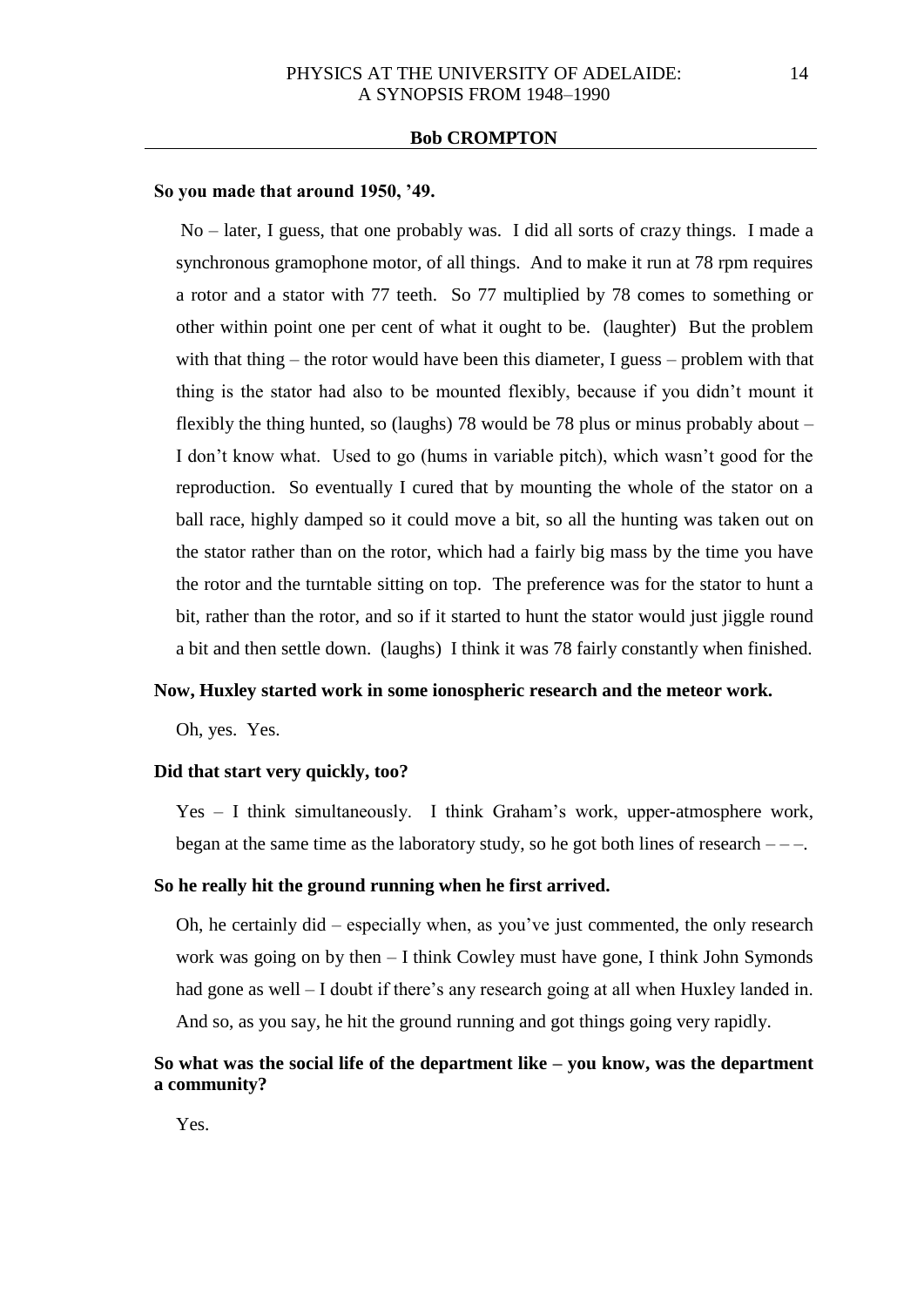## **Was there a tearoom where people sat and chatted?**

There was indeed. It's on the first floor. I think it's pretty well along that  $-$  in one of those rooms facing the Darling Building –

#### **Upstairs.**

– upstairs.

## **It was there for a long time.**

Yes, it was there for a long time.

## **But that was there in Kerr Grant's day?**

No, I don't think so – or was it? Well, Helen will remember that, because – yes, I think it was. I think it was there in Kerr Grant's day. But I don't remember old K.G. coming up to that, though. Helen, by the way, was in the department in those years as the photographer.

## **Oh.**

And so she goes right back into those years as well. I'll just ask her – it's an interesting question – just to find out whether  $---$ . (break in recording) We don't remember Roy Burdon or Kerr Grant ever coming to the tearoom, but George did, certainly. And Helen said it was in a very small room initially and then it expanded out into a bigger sort of common room on that side facing the Darling Building.

#### **Yes.**

And you say what about the social life. Well, the Huxleys actually put on parties, which were a great success, in their house. Not quite sure whether they were more than just Christmas parties, but they were – Molly certainly did that, which was great. And I think they were a bit of an innovation, because old Roy never did it, neither did George, and Kerr Grant certainly didn't; he would have been too old. So I think Molly Huxley's parties at her house – not frequent, but they were there – were an innovation, which was much appreciated by everyone.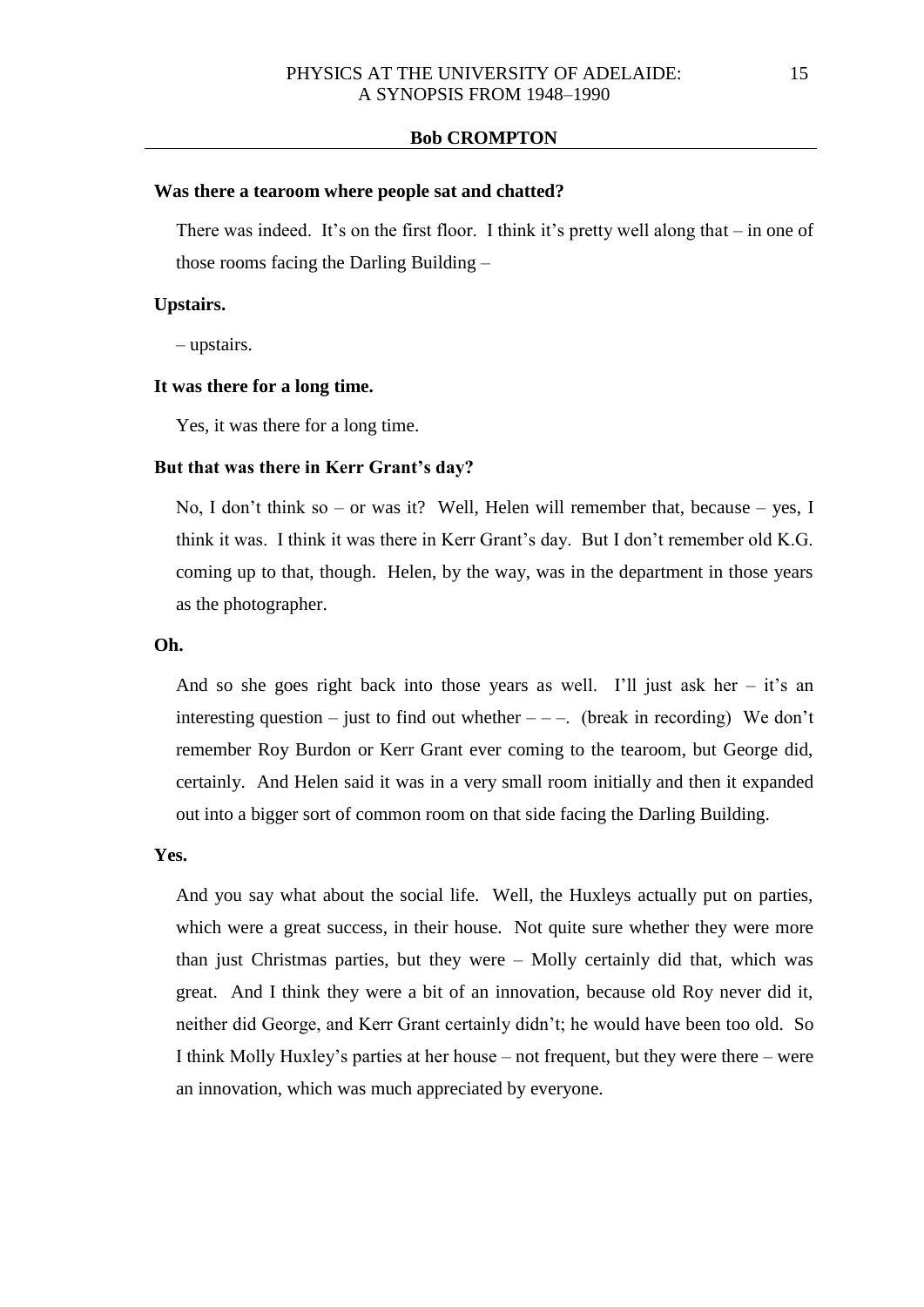# **When I was an honours student, I became aware that there was an annual departmental picnic.**

Yes.

## **Was that an institution from the early days?**

I don't think so, not that I remember. I don't remember having them. I remember picnics here, but I don't remember them in Adelaide, I must admit.

# **Now, working on your PhD project, you clearly did a lot of construction of the equipment yourself. What technical support did you have? Was there a workshop in the department.**

Oh, of course – yes, there certainly was a workshop. But I must say that I did all the fabricating the apparatus, a photograph of which is still in my thesis but I don't have one here, and did put together the vacuum system. So I would have done it all, I think, which was – in those days I was rather fussy about how things looked. I guess I never got over that, really. So the vacuum systems had a nice duco black board on which the retort stands, which were chrome-plated, were mounted; and then all of the glass tubes and so on were supported off that. And the only thing I wouldn't have done would have been I wouldn't have glassblown the envelope for the apparatus; that would have been professionally done. But all the glassblowing for the vacuum system I would have done myself, and made the apparatus itself.

### **Now, Perry Miles referred to a business run by Oliphant's two brothers.**

Yes. Michael – not Michael; Michael's the grandson. Harry. Harry Oliphant. I  $don't remember - I$  suppose there was a second brother, but Harry was the principal man, and certainly for tough bits of glassblowing – like making little glass diffusion pumps – they were done by Harry Oliphant's company.

## **Yes, that's what Perry talked about.**

That's quite right.

## **Said he thought they were in Hutt Street.**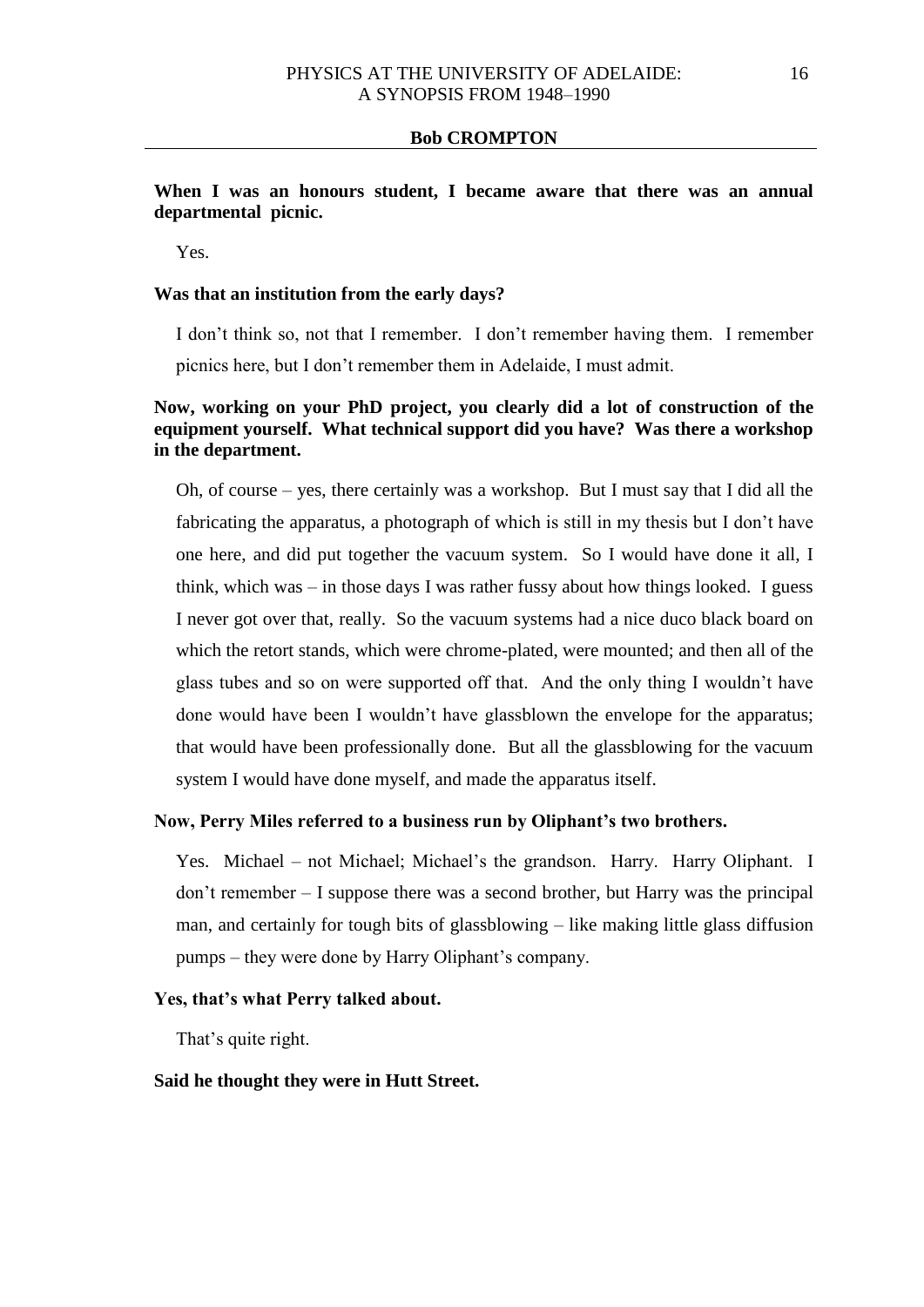I think that's about right, yes. But he had some – I don't know how good, by this time, Harry himself was, but he had a young man there working with him; he was very skilled. Of course, little glass diffusion pumps are quite nasty to build. They've got interior jets to them, where the oil vapour comes out; a couple of reservoirs, one receiving, return reservoir, and the main reservoir where the oil is boiled; and so they're quite hard to make. Eventually, though, some of the more complicated things – the original envelope for that, by the way, was made at WRE, of all things.

## **And what about John Gascoigne? He was in the department from –**

Age 17 or so.

## **– from the year you were doing honours.**

Yes. And he and I got together really quite early on, and I would think that he made all that, probably. If I remember correctly, I designed it, he made it. And when I first would have been teeing up with him he would have been about 17, I think. And then I doubt if I was using his services much then, but gradually we worked closely together. I certainly designed that, I can remember. He might still have the original sketch of it, which was pencil on cartridge paper, (laughs) and we made it from that. And I can remember some exciting times  $we$  – in those days, we felt that we had to keep everything scrupulously clean  $-$  in fact, we did have to keep it scrupulously clean – so it all had to be degreased. How did we degrease it? With ether. And so I can remember John and I starting off for an assembly of one of these things, probably during the day – it might have even been in the morning, I think, because it was a long job. We had to clean all the parts with ether, in a fairly confined space, assemble the apparatus and finish it off in one go, and sometimes that finished up at 2 in the morning, by which time we were as high as kites on ether vapour. (laughter) It's a wonder we didn't kill ourselves. But we really did have to keep all the surfaces spotlessly clean.

## **So there were joints there that are greased, are there?**

Not in this one.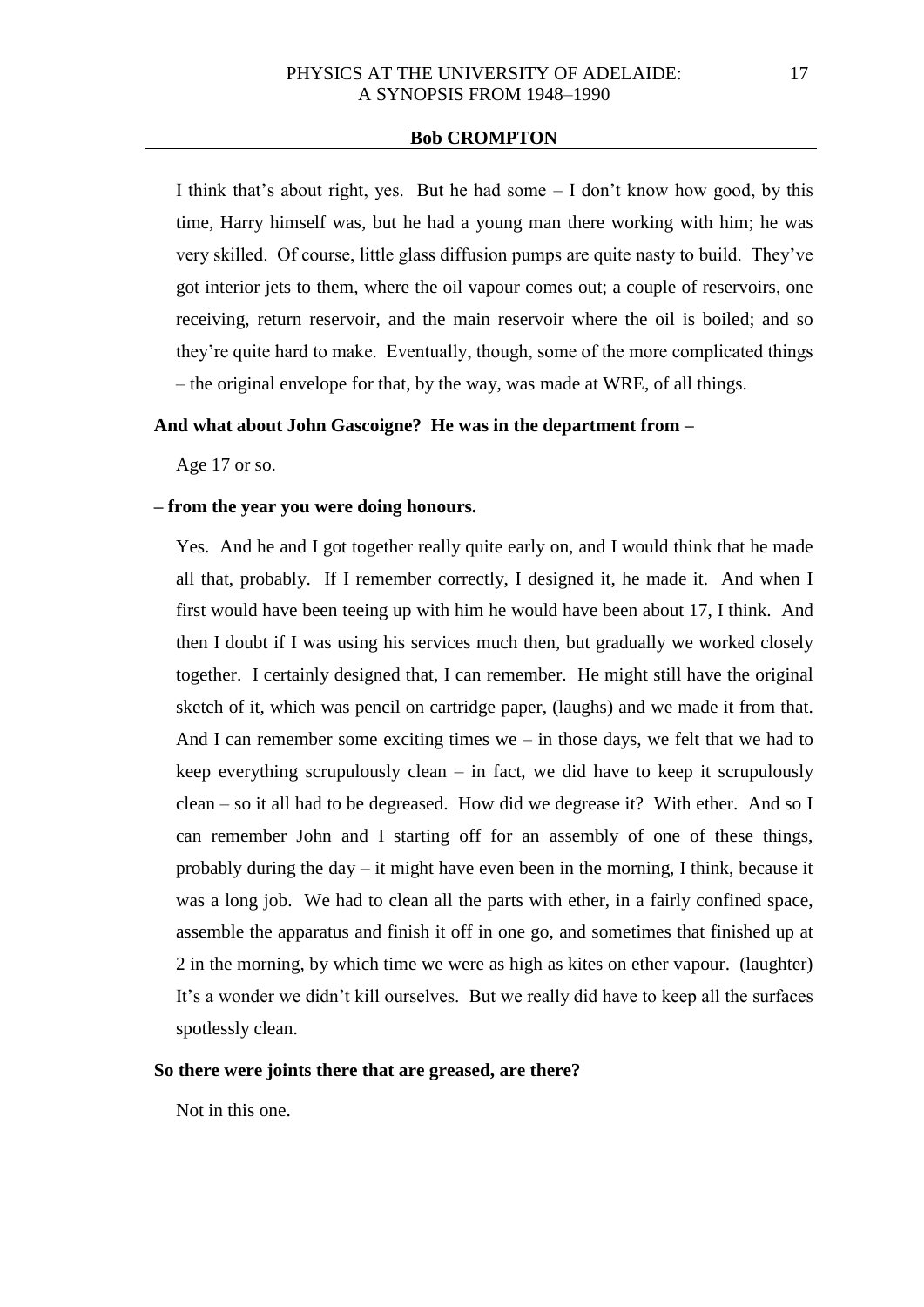**To seal?** 

Not in this one.

#### **What was the assembly, then?**

Assembling all the interior bits, everything, starting with  $---$ .

### **But the process of assembly – was that essentially a glassblowing exercise?**

No, no. No; mechanical. You see, this is all held together  $---$ .

## **So how is it sealed?**

Oh, eventually – these are later days, here – but the assembly is, essentially, putting all this structure together with a whole lot of accurately-ground spaces, tie-rods through the middle, accurately aligning it – eventually we used something called a Taylor Hobson microscope which enabled you to peer down through the source hole, which is a one-millimetre hole in that plate at that level, and it had to be accurately aligned with the axis of the apparatus, so you did that optically. But the assembly of those things, getting it scrupulously clean because we wanted to avoid anything that was going to outgas, we started off early in the morning and just proceeded till the whole job was done, however long it took.

## **But then you've got this assembly of that inside structure.**

Yes.

## **Which has to be placed inside the chamber.**

This. Yes.

### **How was it then sealed to the chamber?**

Well, one thing that's – this is later, a bit later on in the piece, this one, but let's describe this one. First of all, the whole of that apparatus hangs – I might have said this a bit earlier – it hangs on a ball-and-socket joint. The female part of that is attached the copper-to-glass seal, which is on a glass tube running down from there. The male part is mounted on this, and to assemble the whole thing you just put it up and turn it through a small angle and it just hangs there. But the fact that it's a ball-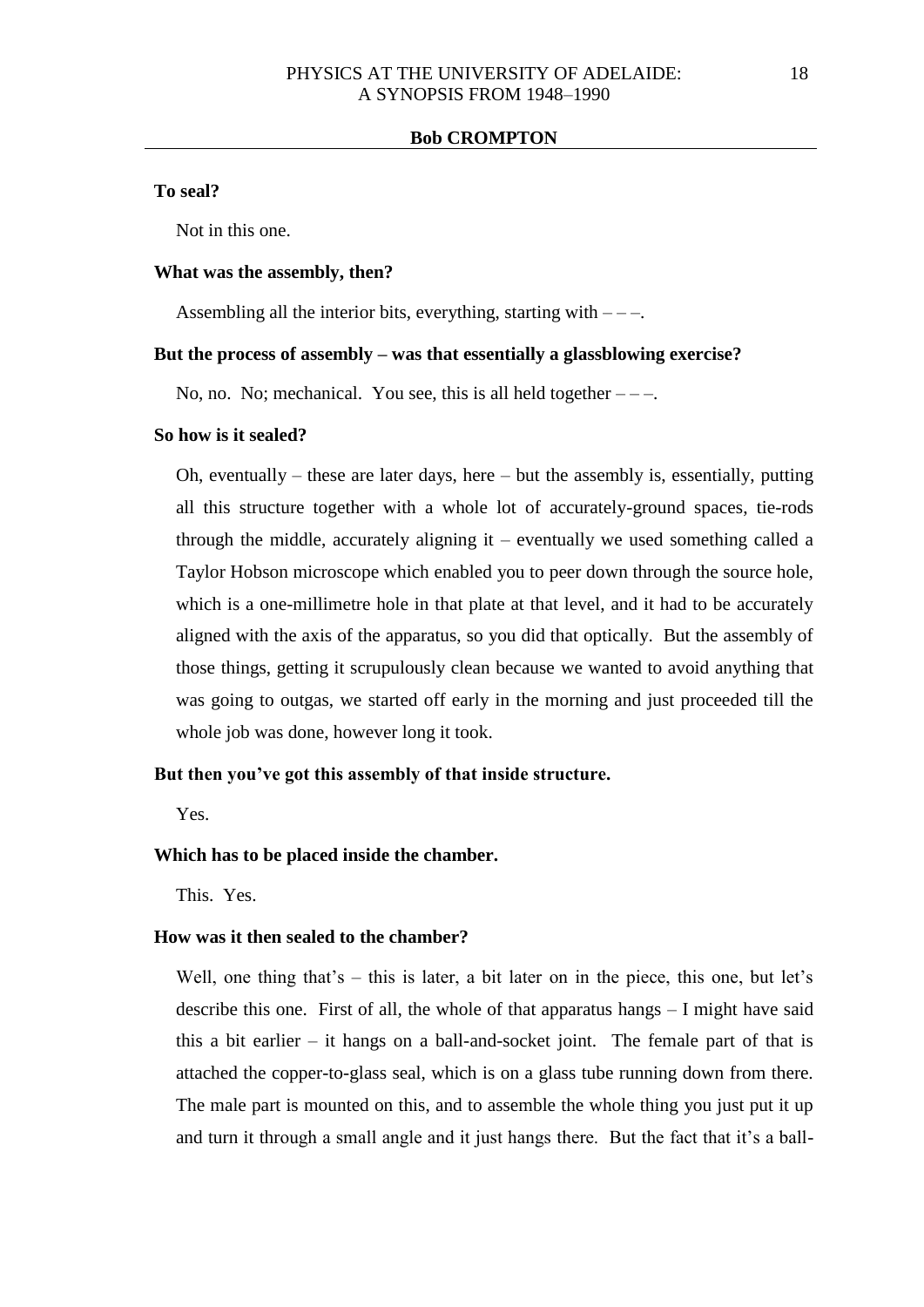and-socket joint enables you to centre it accurately in the apparatus with these little adjustable screws there. And it has to be very accurate, because that rotor has to spin within that glass tube, so the actual alignment has to be done very carefully. Then, in the early ones, we just used to have here – we used to have a copper ring and we used to seal that onto this and onto this with Apiezon black wax, which has a very low vapour pressure – so that's later on.

### **Yes.**

But eventually we decided, 'Well, we could really  $---$ .' Well, John Gascoigne, again, developed a wonderful glass lathe, a vertical glass lathe, so you could manipulate the two halves of this very accurately. This one's on the carriage – yes, this one was fixed, I think; this was on a moving carriage, which moved up and down extremely accurately; was controlled by oil, I think – you know, hydraulically controlled – you know, you could position the thing to a thou. So he had a set of ring burners around that join there. When the time came, he'd just put one part to the other, heat them up –

## **Fuse the glass.**

– and then give a little blow and that was it. All done very quickly before any of the stuff could get oxidised. A nice piece of work, actually. Very nice piece of work.

# **Then sometime during all this you were appointed as a lecturer. When did that happen?**

'49, I think. Right at the beginning. Right at the beginning.

## **So Huxley appointed you and –**

Graham –

## **– Graham.**

– and David.

## **Yes. Now, Graham and – – –.**

No PhDs, because there weren't any.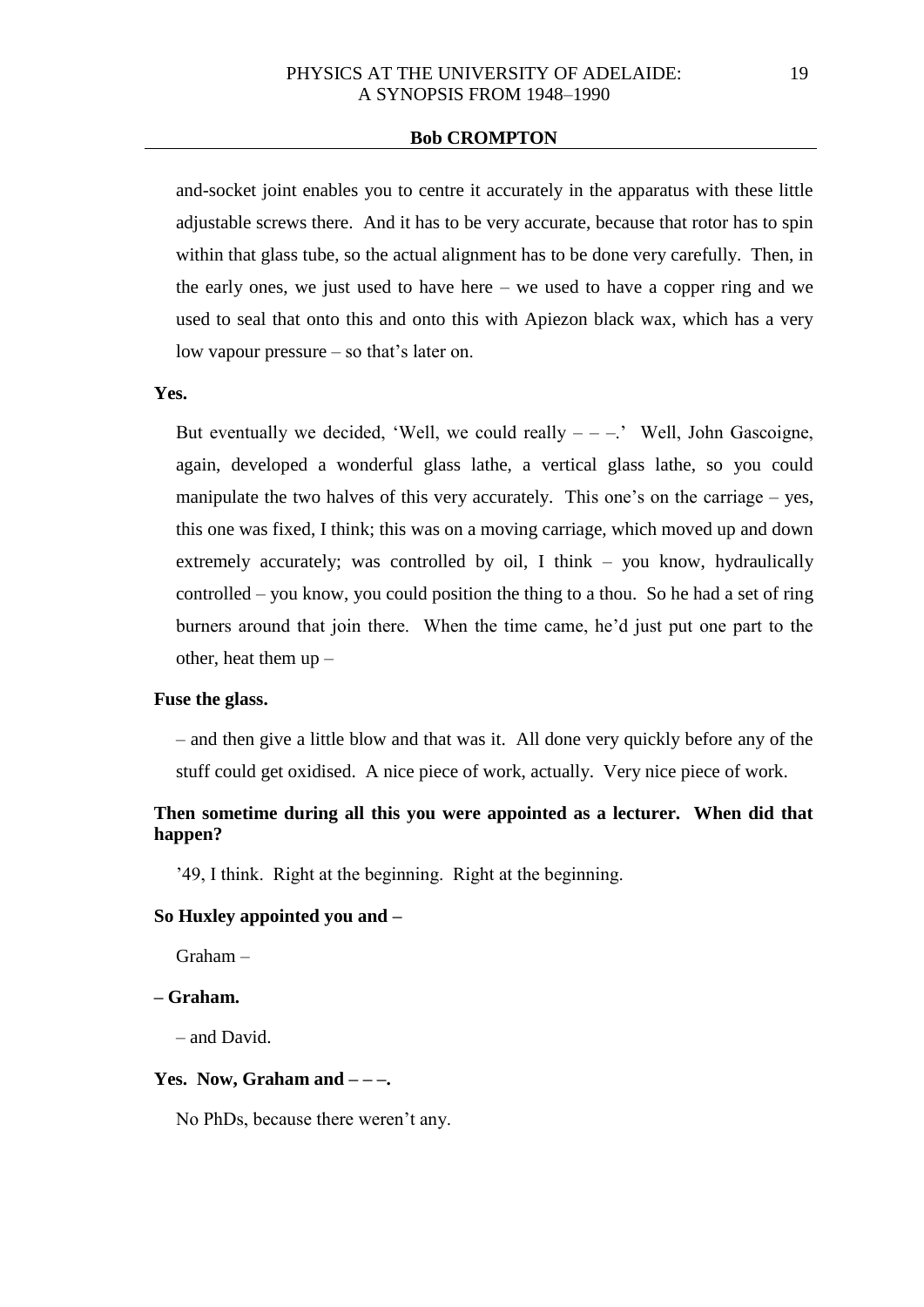**Yes.** 

(laughter) So we were the first PhDs and we were appointed to our positions immediately to take on some of the lecturing load and to do our PhDs while we were doing it. That's how it was.

## **So what topic did you lecture first?**

Physics I, I think, and probably very early on it would have been Physics II. I don't believe I ever did third year. I might have done, but I can't remember what I taught – might have been Modern Physics I taught in third year. But Physics II I certainly taught, and Physics I. So we were thrown in the deep end, Alastair, because, you know, we were pretty young then. No lecturing experience. As far as I can make out – you never know whether this is true or not – but as far as I can make out the firstyear lectures were okay, as far as I know. Never heard anything to the contrary, anyway. (laughter)

## **That's a good sign.**

Yes. I had actually no tomatoes. (laughter)

## **Or paper darts.**

Or paper darts, no.

### **What was Huxley like as a supervisor?**

The only thing I could say would be laidback. He practically didn't do any supervision of our PhDs at all; we had to do it, essentially, all ourselves. He was always interested, enthusiastic, and – rather contrary to the feeling I think that you might have had of him – he had a keen sense of humour and he was usually serious but I really got on with him extremely well. I thought he was a lovely guy. And of course I got to know him extremely well by the time we'd written a book together, because that took place over, I should think, two or three years after he retired from the Vice-Chancellorship here. I used to go out to his house in Hughes every afternoon for day after day, week after week, while we wrote this wretched book; and, as I say, the one thing I remember most strongly is that, during all that time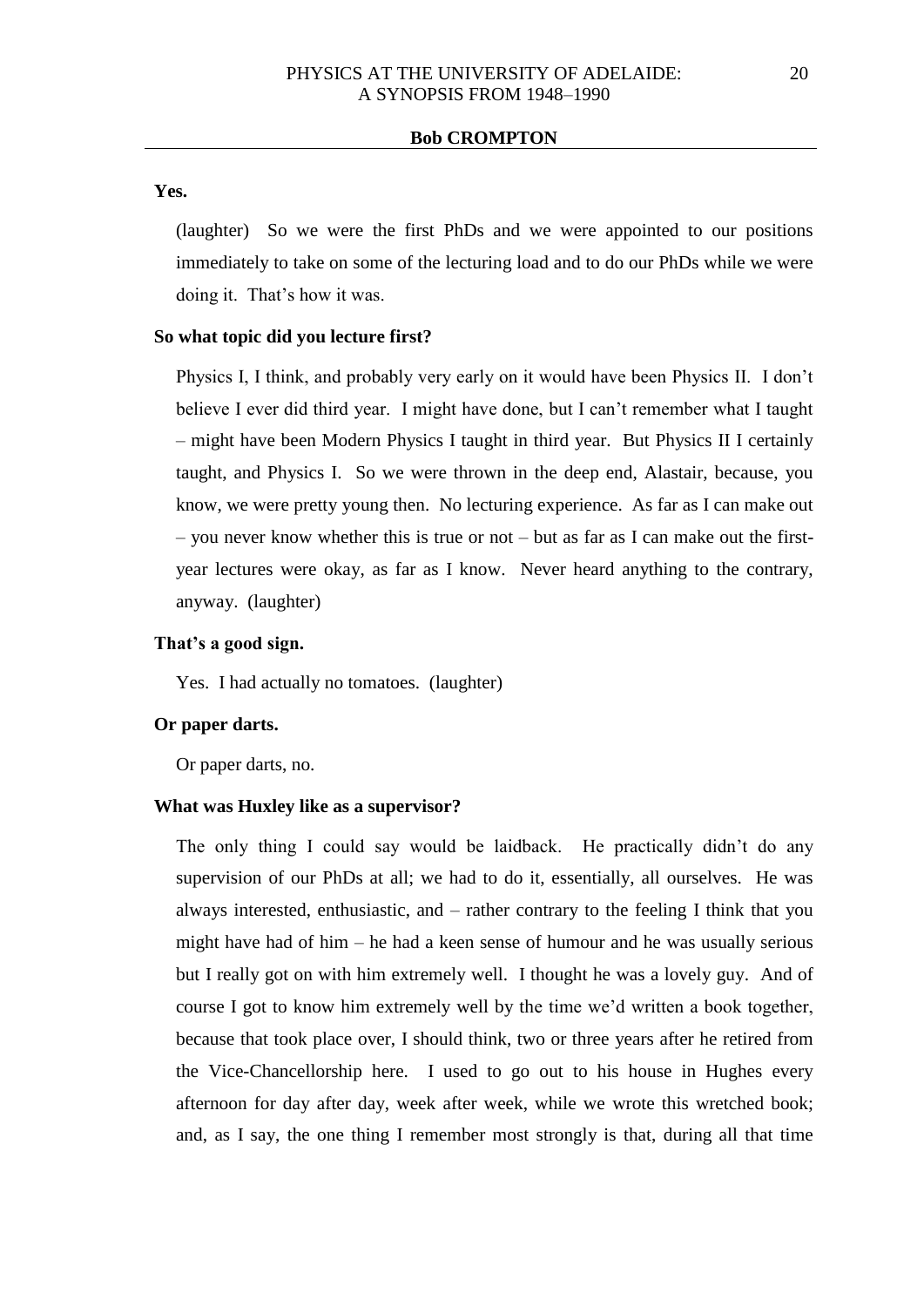when we could have – we had quite vigorous discussions over this and that, we never had one cross word, which was pretty good.

## **That's marvellous. I only ever knew Huxley as a first-year student.**

Right.

**And my memories from first year are of Huxley as a fairly serious person, I suppose.** 

Yes, yes.

**Presented solid, systematic lectures.**

Yes, exactly.

**And I remember his eyebrows. (laughter) And then I had your lectures in geometrical optics –**

Oh, .....

**– and my memory of those is of a very enthusiastic lecturer, and you used to write on the blackboard with one hand and simultaneously erase with the other and there'd be a cloud of dust –**

Oh, poor you!

## **– a cloud of chalk dust.**

I went on and did the physical optics, though, didn't I?

## **Not in first year, as far as I [recall].**

Oh, that was first year, was it?

## **Yes.**

Yes. Didn't I take you for physical optics in second?

#### **No, because you left.**

Ah. Well, physical optics in second year, I really worked that up. By the end of that course, I felt I really knew my stuff and thoroughly enjoyed it. Jenkins & White was a wonderful textbook, and so  $I$  – –.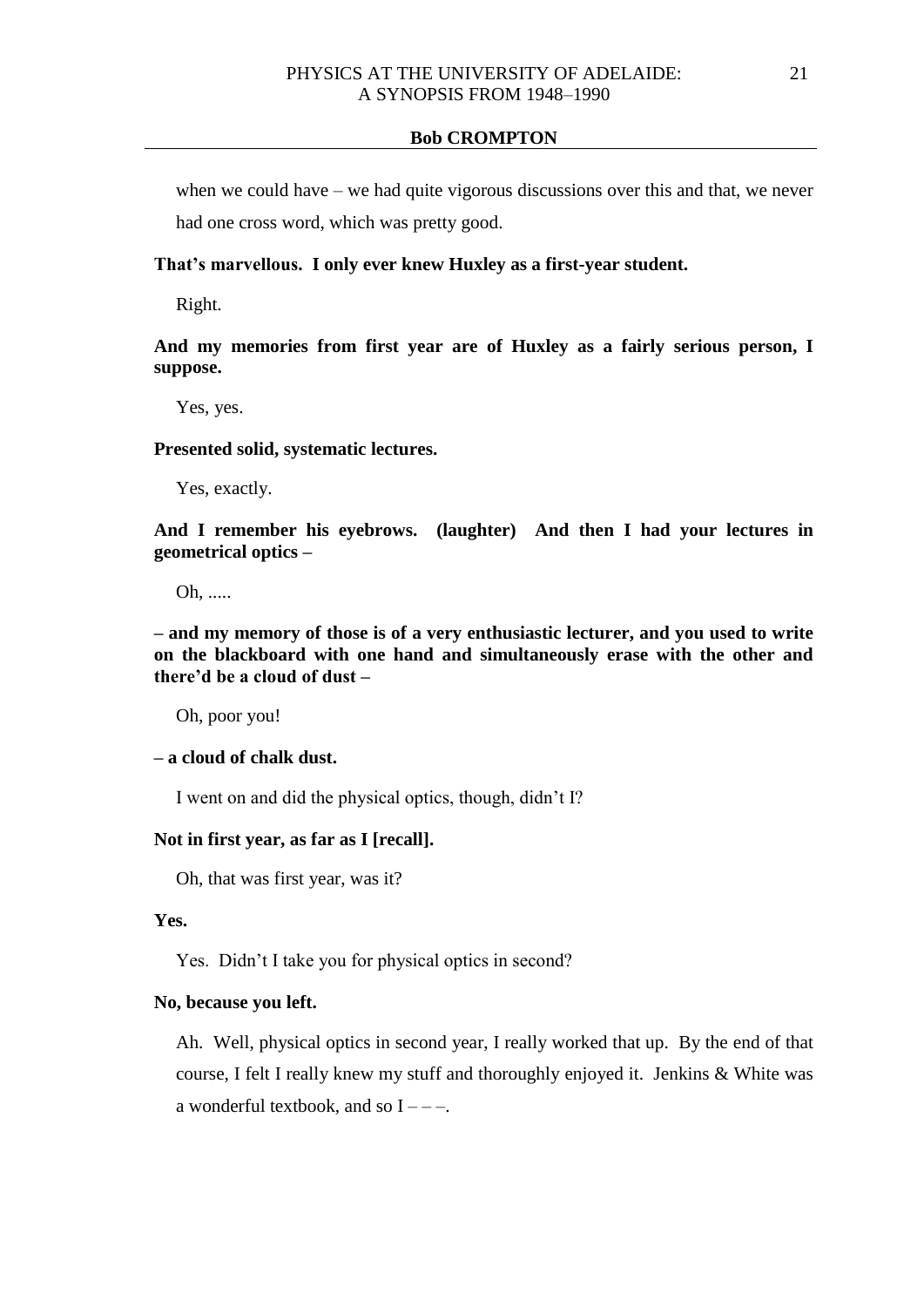## **Yes. We had it.**

Yes. So I had my course strictly based on it. Thoroughly enjoyed that. Geometrical optics I never really enjoyed, but  $---$ .

## **So what would you say was Huxley's impact on the teaching curriculum?**

I would say probably rigour, as much as anything. First year had the terrible book, which was Kerr Grant's Physics I lecture notes. I don't suppose you've ever seen a copy of that.

## **No, I haven't.**

You're lucky. (laughter) And so I would think his higher-up courses, Physics II and particularly Physics III, were rigorous and by Physics III people would have found them very tough, I think.

#### **Yes.**

And so he is very meticulous as a lecturer but also didn't spare anyone, as far as content was concerned.

# **Other people I've spoken to have said that, in Kerr Grant's day, there was an almost total lack of what you would call 'modern physics' from the curriculum.**

Oh, yes.

## **Now, did that change quickly when Huxley arrived?**

I would have thought probably the main influence was Stan, probably, although – just trying to think whether at the more descriptive end the younger ones may have introduced the modern physics, at the descriptive end, into the earlier years as well. But you're asking me a bit there, Alastair, because I can't remember that with any degree of certainty at all.

#### **Yes. What do you recall of Stan's arrival and his impact on things?**

Well, he, of course – see, Huxley was still very much in the classical mode, a classical lecturer in electromagnetism. Electricity and electromagnetism was his forte, although he did have a quantum physics course he taught for a little while, I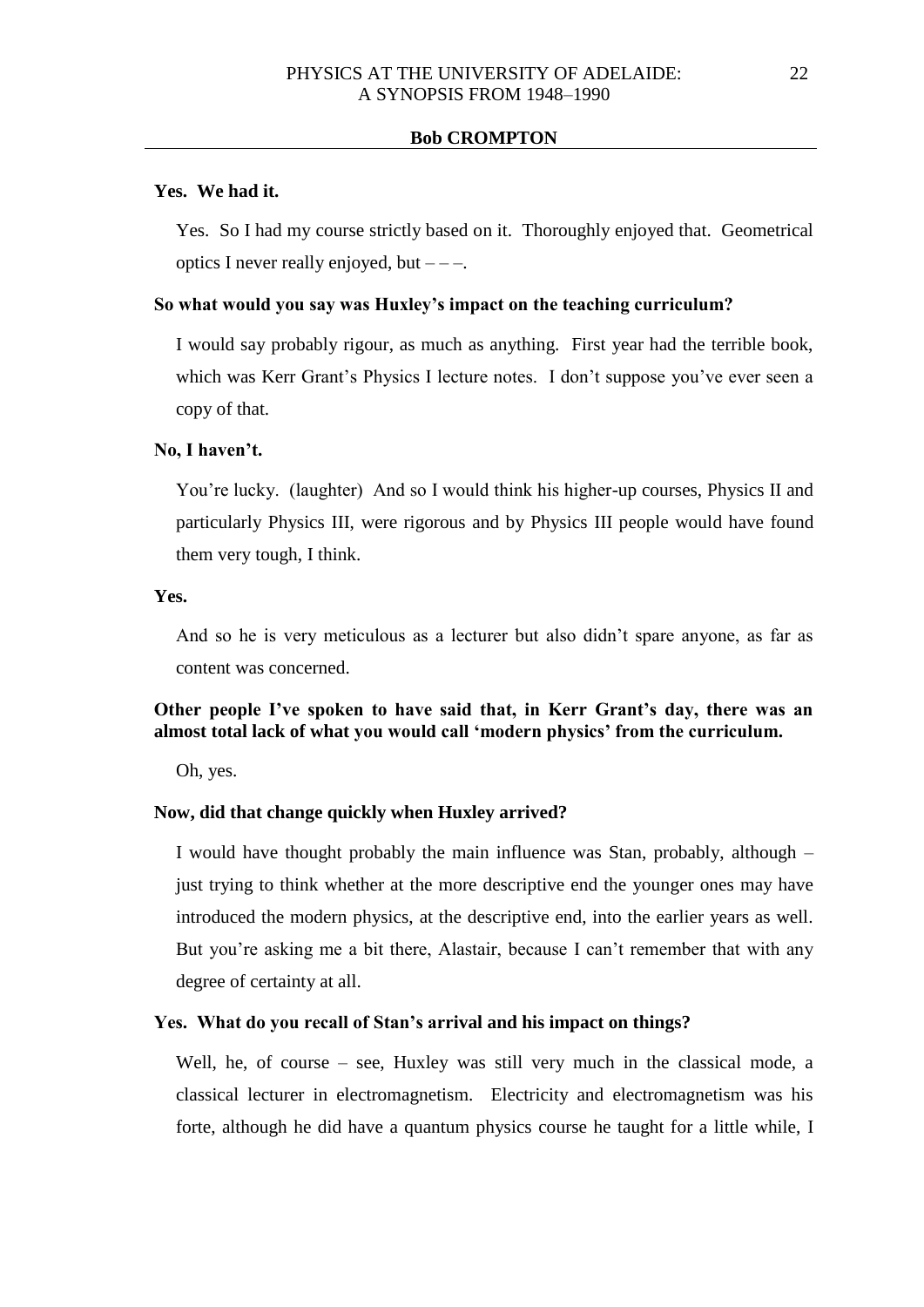think probably 'til Stan came. Stan introduced all that. But Stan was a great asset to the department, absolutely no question. I mean, his line of research in biophysics was excellent. He had good students, and I think it's  $-$  I just can't actually comment too much on just what his impact was as a lecturer, but being Stan I bet it was extremely well done, very meticulous and thorough. I suppose you – do you remember hearing tales about their young family? They had this very sick child.

#### **Yes, yes.**

Very sad, that was.

## **Yes, Harry told me about that.**

Who did?

## **Harry Medlin.**

Harry, yes. Something  $-1$  don't actually know what it is, but the disease she had was some lung disease called bronchiectasis, which is a foul thing. It took the little kid off at quite a young age, which I think broke their hearts.

# **Yes. Then it came time to write your PhD thesis in a university where there was no tradition of what a PhD thesis looks like.**

Oh, absolutely none. We were the first that ever versed, as they say, upon that silent sea. (laughter) Yes, that's quite right. Yes, that was quite something. You see, I think Sydney was the only one that had PhD – they weren't courses, either. We didn't have a course.

### **No. I think Melbourne was the first one.**

I thought it was Sydney, but it may be Melbourne. But anyway – when do you think Melbourne began, any idea?

## **A couple of years before I – – –.**

Yes. I think Sydney might have been going a bit more before that. But really the PhDs began to burst on the scene round about the late '40s – yes, late '40s.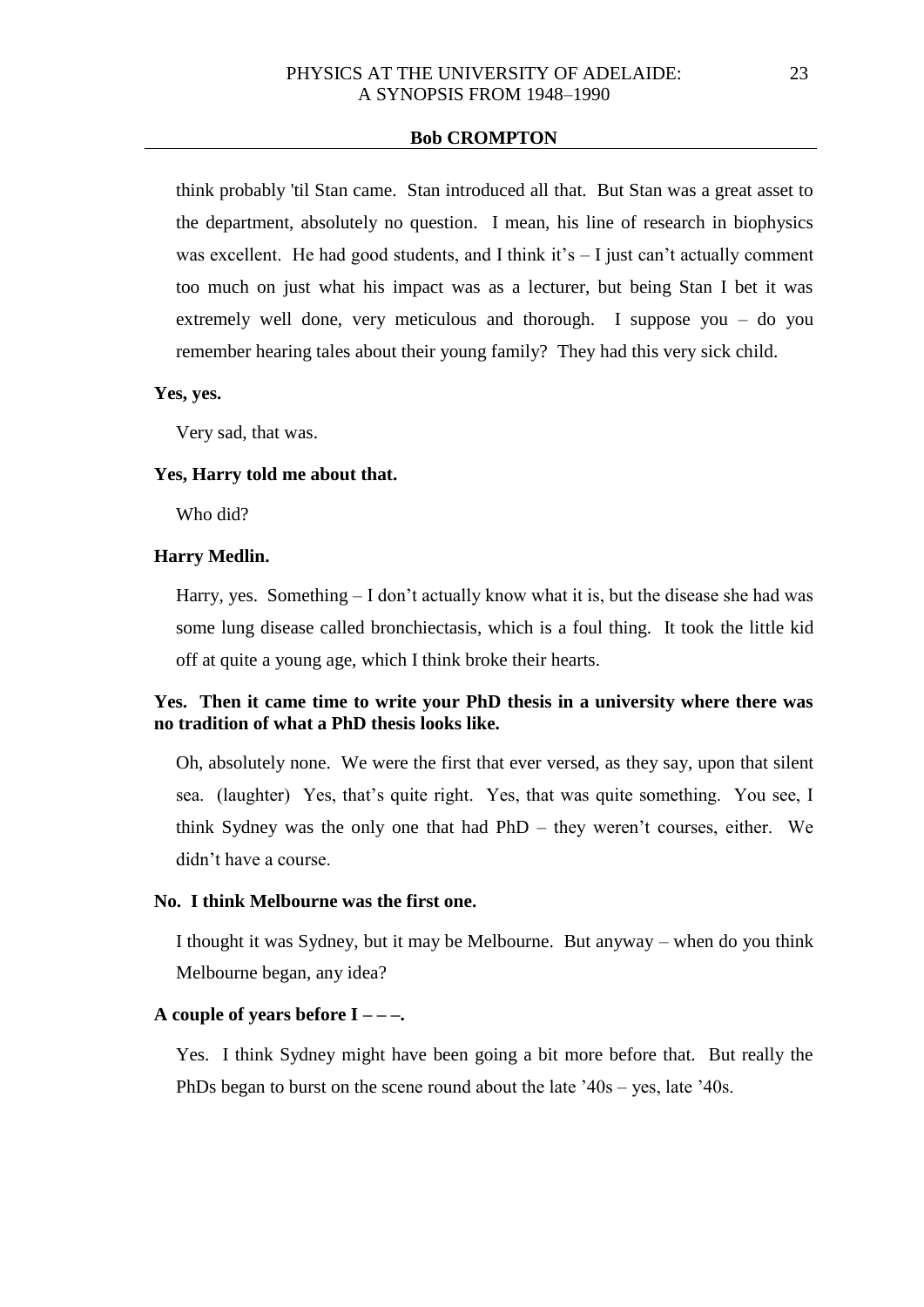**Yes. You see, Graham Elford tells the story of during your honours year that he made an appointment to go and see the Vice-Chancellor, A.P. Rowe –**

Yes.

**– who had not long been appointed, and Graham was thinking that he might need to go to the United Kingdom to do a PhD and the Vice-Chancellor told him to stay around because by the end of the year it would be available.**

Was that '49, do you think, or '48?

### **That was '48, I think.**

Yes, I think that would be right.

## **Yes, that was '48.**

'48 – yes, that would be right. Yes. So he must have  $---$ .

# **And furthermore he told him there was a new professor coming, who would be introducing new research.**

Yes. Now, Graham must have relayed all that back  $---$ . Oh, Graham was probably just a little bit ahead of me, because although we started our courses, undergraduate courses, together, I was already, as from the word 'go', I was a cadet, and Graham didn't come to be a cadet until the later years and so he probably got one year ahead of me, so he was probably talking to Rowe about those things before I was at that stage, I think. I think that's how the timing goes.

# **So what guidance did you get about writing a thesis? How did you know what the requirements were?**

(laughs) Didn't. (laughter) We didn't.

# **Because later generations of PhD students, they look at the theses of earlier students.**

Earlier ones, that's right. Did Graham give the same answer, do you remember?

## **I don't recall asking him that question.**

(laughter) I think we essentially got none.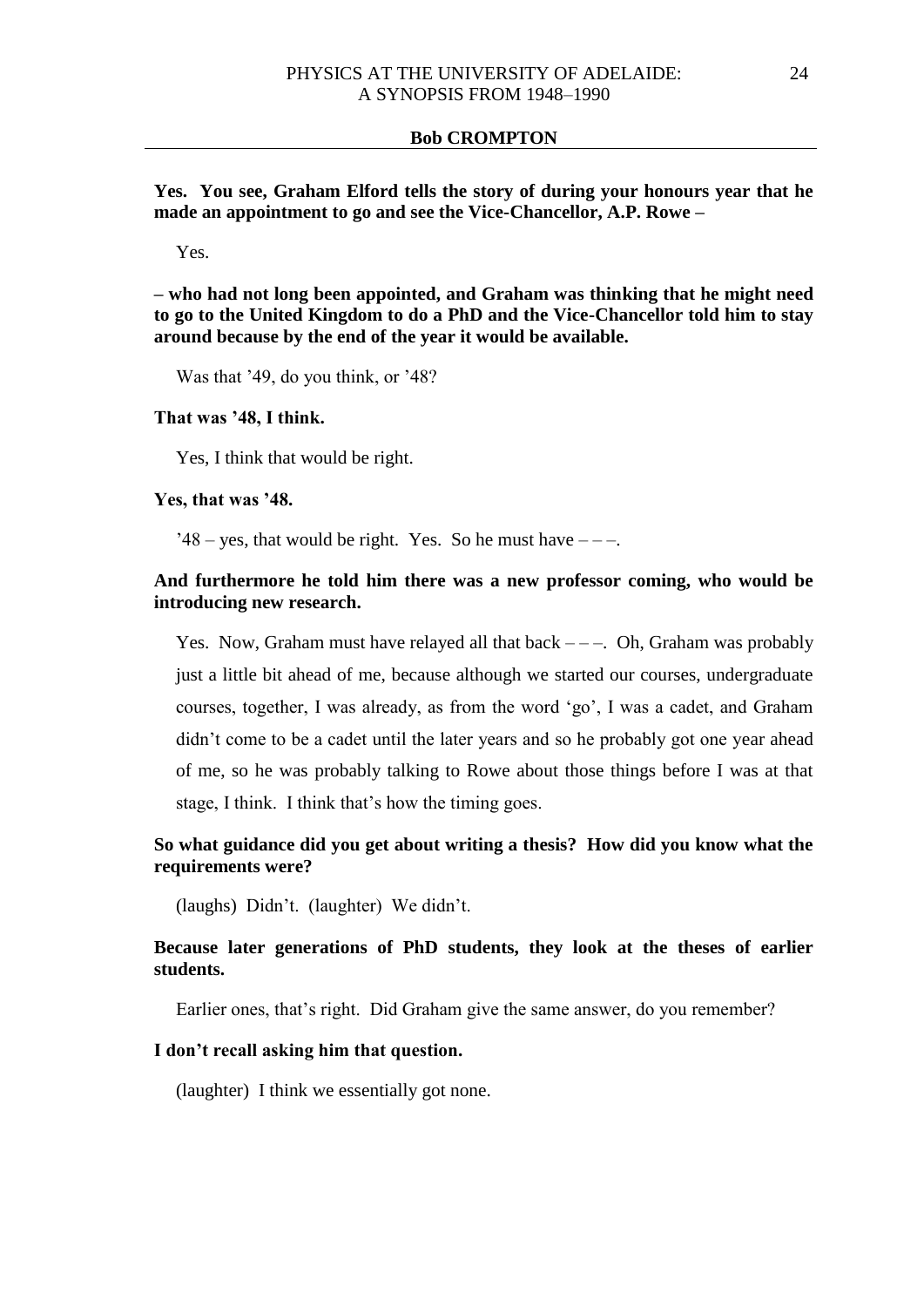# **That's very interesting, isn't it, that you go into a PhD program where there was no tradition –**

Right. Exactly.

## **– and embark on it with essentially no supervision, and write a thesis – – –.**

With no supervision.

## **You really defined – you defined the Adelaide PhD.**

(laughs) I don't think so. I pretty much doubt that. But they were pretty thin, ours, too, as you probably remember seeing. Mine's only about that thick, I suppose. The last one of my PhD thesis students here wrote a volume like that. He was a bit verbose, perhaps, but oh! Enormous. (laughter) And, of course, one of the things which made life tricky in those days was no easy method of reproduction, so all one could do was to punch out the original with five copies with five sheets of carbon paper in between.

## **Well, it was still the same in nineteen sixty-whatever-it-was when I did mine.**

Was it really? Yes, it's hard yacka. (laughter) If you made a mistake, having to correct four copies by hand, as well.

# **But you were the first – you and Dave Sutton and Dave Robertson were the first Physics PhDs.**

That's right, yes. I wouldn't have picked Dave Robertson, but I certainly knew that Dave and I were.

# **Well, they were all awarded at the same time. He was six months later putting his thesis in.**

Who was?

## **Dave Robertson.**

Dave Robertson, yes.

## **You and David Sutton put your theses in –**

Together.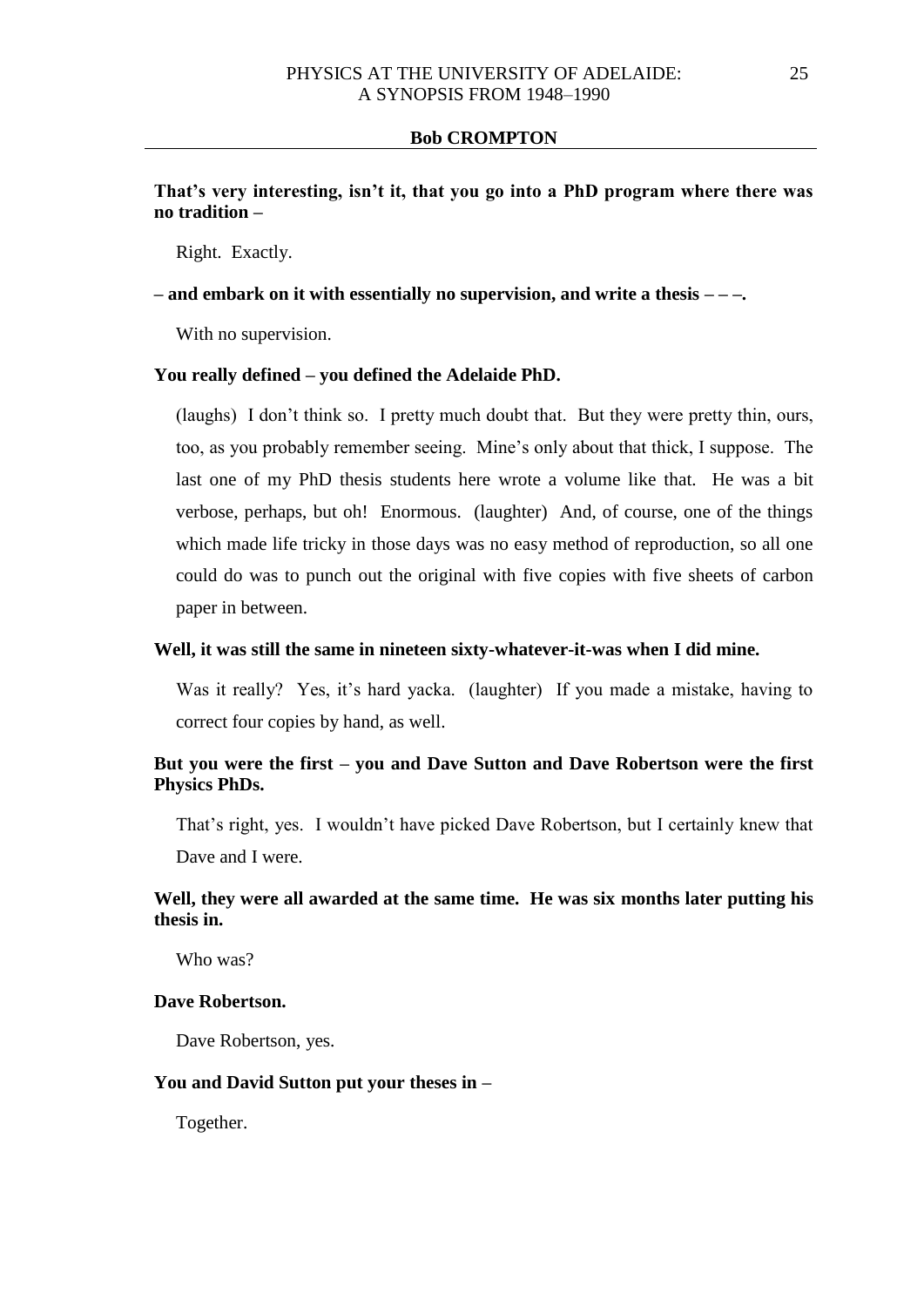#### **– essentially together.**

Yes.

## **So that was very much a collaborative work that you did.**

Well, we must – yes, we were certainly working very closely together. There's no question about that. And so, of course, we had to write our things both independently, but the work – bulk of the experimental work we did together.

## **Yes. David later on went into seismology. How did that happen?**

You've asked me that in the set of questions. I really don't know, Alastair. I don't know how that began. I think that he felt that, by the time we'd come through the end of the PhD, it was time to have separate projects, otherwise we'd be tripping over each other. So I really would like to know the answer to that question.

# **I've got a feeling that it is something to do with the International Geophysical Year and that some opportunity came up that Huxley got hold of or something.**

Yes. There's actually no way of knowing that, because I don't think there's anyone we can ask about that.

### **Which is a pity, isn't it?**

It is, because I noticed that was one of your questions. It would be worth asking Graham, to see if he knows.

# **It may have been Graham that told me about the International Geophysical Year. I've forgotten now.**

Yes. I have  $a - IGY$  was mainly  $---$ .

## **Which was around about 1957.**

Yes. I always thought the IGY was more related to the sorts of things that Graham did. I don't remember what the terrestrial aspect of it was, the IGY, though being geophysics there must have been a very substantial terrestrial component, mustn't there. But I don't know the answer to that.

#### **And so how did your work develop after you finished your PhD?**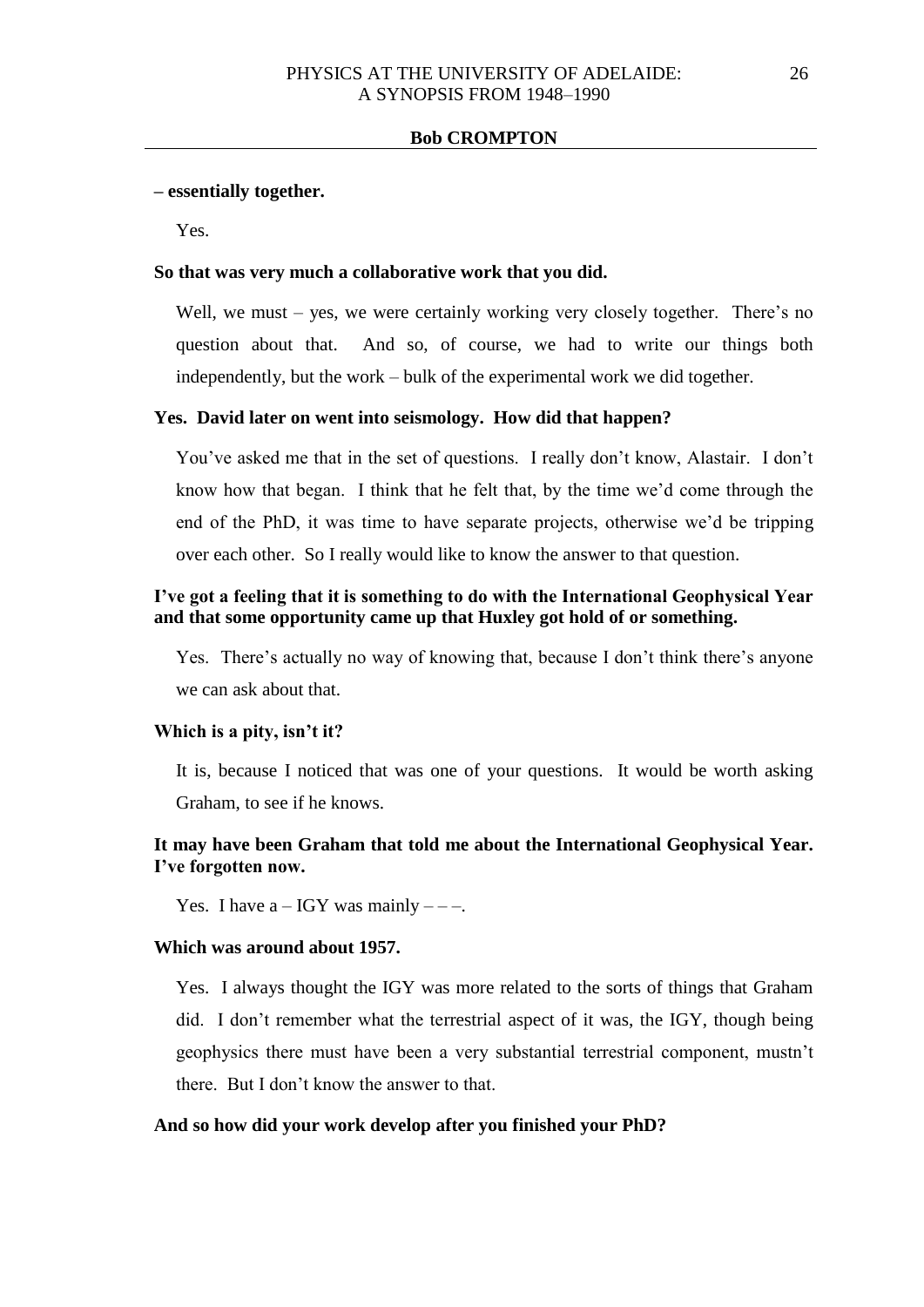Well, I suppose the most notable thing was the design and construction of that thing, which was designed for two purposes. Well, first of all I should say that if you were doing work on nice easy gases like hydrogen and nitrogen the divergence of the electron stream isn't too severe, but when you start to do monatomic gases, particularly the lighter ones, the wretched stream goes out everywhere. So the only way of dealing with those, to help get versatility to cover what you're trying to do, is to have a thing of variable length. So that's not only got variable length, that apparatus, but also the receiving electrodes – because all you do is to measure two currents on the receiving electrode – so you've got two choices: you can vary the length, and you can also have an electrode which has various divisions in it. So that thing has a one-centimetre central disk, the next annulus is two centimetres, the next is three and the next is four and so on, all highly insulated from each other, each mounted on copper/glass seals, and each with a very, very fine gap between the two so you don't lose electrons. So that was quite a major achievement, actually, because all the electrode segments are held on these double-ended copper/glass seals, and so the way John did it we mounted them all on that with silver solder, got the whole thing assembled and then ground the surface completely flat.

There were two requirements, actually. First of all, all the surfaces had to be extremely flat and highly-polished. The gaps had to be very narrow between the electrodes. And it was all a nice piece of work on John's part to actually fabricate all that.

## **Yes. So when did that piece of equipment come into operation?**

I would have thought it came with us in a box from Adelaide to Canberra in '61. I wonder if John's got written on the back when it was made. He might have. No. Only the photograph was branded.

## **But did you use it to collect data in Adelaide?**

Yes. And that came over in a large box, spring-mounted, by car, across the Hay Plain. (laughter) Yes. So that's its genesis. So that was finished in the Adelaide days.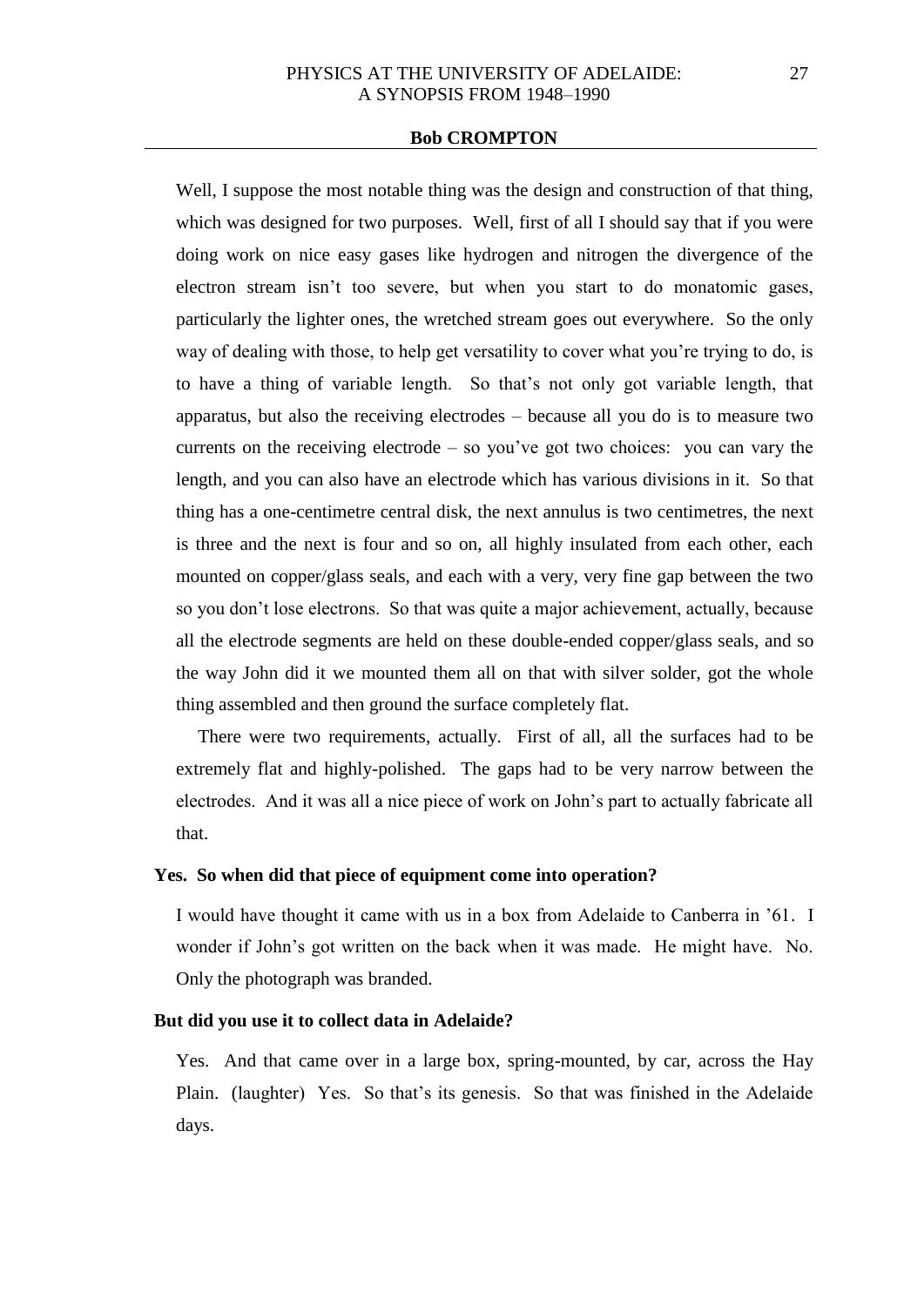# **Could I go back to Huxley's role in all of this? He, I presume, provided theoretical support to this work.**

Yes. He was absolutely not an experimentalist. So, by this time, I think all the theory was done, so all – at least, all the theory behind this kind of experiment was done, not the analysis. So very soon – well, let me go back a bit. He was not an experimentalist, he was not a designer of equipment, so he wouldn't have had any input into that thing at all. His forte was in the basic theory of electron motion in gases. But he was overtaken to some extent, because what really pushed the subject along a huge amount was being able to interpret the results of these things using numerical solutions of the Boltzmann equation. Now, you just couldn't solve the Boltzmann equation numerically when he began all this stuff. It only came along later, when we had computers to do it. And the first person to break into that area was Rodney Jory, one of my students. He came across from Adelaide, so he started in Adelaide and finished here. Halfway or two-thirds of the way through his course here the first IBM computer was introduced to the ANU, the  $1620 - a$  small thing; you know, your pocket calculator can do just about as much now, certainly any of the desktop ones easily just eat it. Anyway, Rod was very good at doing things. He got down, learnt how to program this wretched thing with punch cards, and so he was the first one to do numerical solution to the Boltzmann equation, which was used to –

## **That's interesting.**

– to analyse the results of these experiments. Now, all Huxley had, all he could do, was to use a thing which he pushed just about as far as you could go, and that was called 'free path theory'. So you sort of tracked the electrons by free paths and so on, and compared with the Boltzmann theory it's very crude, but you couldn't do anything with the Boltzmann theory until you had electronic computers to do it. So Rod Jory did a great job, actually. He got onto this immediately – pretty well soon after we got here, the 1620 was introduced, and he used it to compute the  $---$ .

### **So that was here in Canberra where you had this 1620.**

In Canberra – that was in Canberra, yes; past Adelaide days.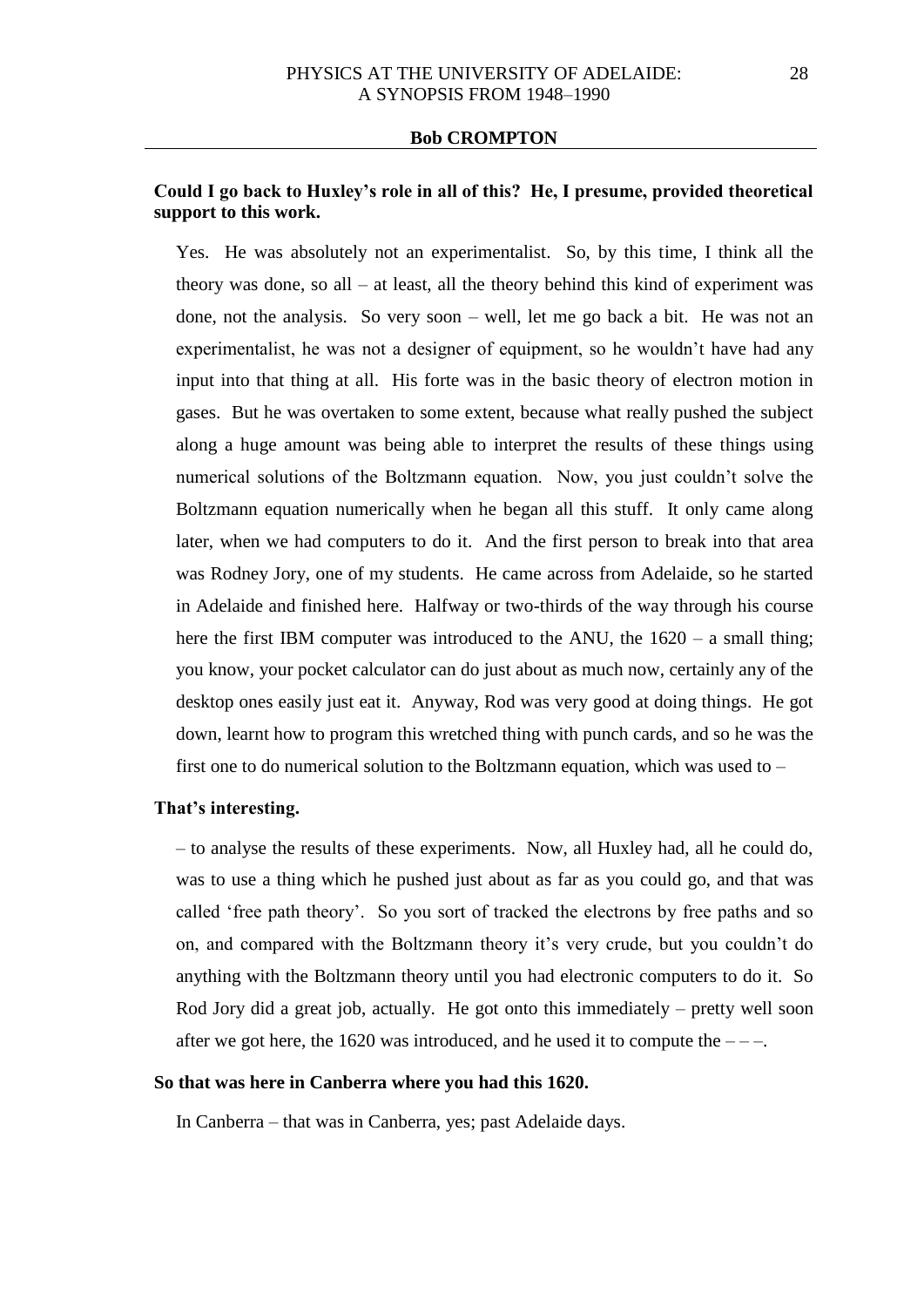### **Yes. So what was Huxley's role then, when the numerical methods came in?**

None, actually. No. No. His role in analysing these experiments finished with free path theory, actually. And so it moved on to another generation, actually, when we got here, the interpretation of experiments. You see, all we were doing in his day was to calculate what you'd call – well, mean free path: average quantities, that was the average distance an electron travelled before a collision, related to the crosssection but not actually the cross-section; and something called the fractional energy lost per collision. So all his theories were based on those two parameters. Very soon after we got here – Rod was the first to pioneer all this stuff, really – we started numerical solution to the Boltzmann equation which not only gave us a way of getting very accurate cross-sections out of the data, but other things as well. And this work, I think we pretty proudly say, led straight on to I think the most accurate electron/atom cross-section that's ever been measured, and I think we still hold that record, probably still. It's very – you know, only one-off case, and that's for electron helium scattering, but we got that cross-section accurate to about plus or minus two per cent. It's from a swarm experiment, you know, not a single-collision experiment, but for one of these things. And that required the numerical solution of the Boltzmann equation, and it could be done. You get a unique result for an elastic cross-section. We did it. And that result, which was accurate to about plus or minus a couple of per cent from a few millivolts up to about 10 or so electron volts, I think is still maybe one of the most accurate cross-sections that exists, and it agrees with theory. When theory came along and did the same thing, they fit right on top of each other, which is very nice.

## **That's nice. So who was your first PhD student that you supervised?**

John Lowke, jointly with Huxley I guess, but Lowke and Rod Jory were the first two.

## So when  $-\frac{1}{2}$

When we came to Canberra, those two came too.

## **I see, yes. What do you remember of the arrival of Bert Green and his impact?**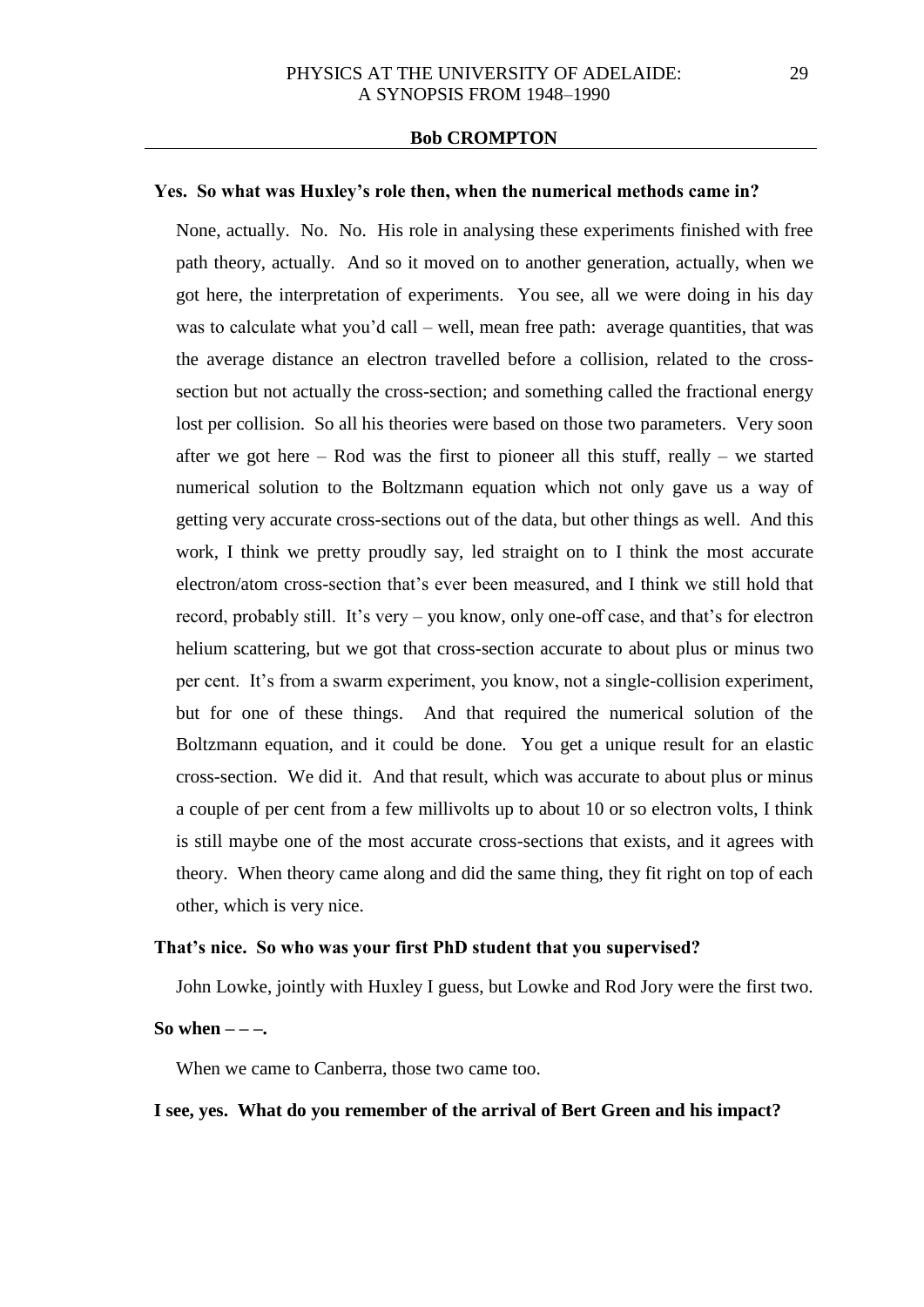Not a great deal, actually. I remember that they occupied a room very near my office upstairs. They couldn't have been more disparate characters, of course. Did you know Messel, ever?

## **Not really, no.**

No. Well, he was the extrovert, you know, completely extrovert. Bert was the very reserved scholar. And so those two couldn't have been more different. I remember one occasion (laughs) when poor old Bert, who had a beard, came in and Messel says, with his rather raucous Canadian accent, 'Hey, Bert. You've got egg on your moustache!' So he goes up and rubs it off. (laughter) Poor Bert was flabbergasted.

# **And yet, evidently, they got on very well.**

Oh, they got on well, very well. I think they were a good complement to each other.

# **Did the arrival or the advent of Mathematical Physics have a rapid impact on the teaching curriculum?**

I guess it did, actually, Alastair, but I don't really know the answer to that question. It must have done, I think, but it was at a higher level, I think, than I would have been teaching when they arrived. So I would have been doing first, second year and a bit of third, but I think they were doing Mathematical Physics at a higher level. So I don't know whether they ever reached down into the earlier years; do you?

# **Well, interestingly enough, Harry Medlin introduced a liberal arts type subject: it was originally called Physics, Man and Society.**

Yes.

### **Bert taught in that.**

Did he? That would be later on, of course, quite a bit later. Well, gee whiz – that was  $---$ . I'm not surprised, actually, because he was a great fellow, Bert. A lovely fellow. I'm sure Harry would confirm that.

**The other interesting thing, with your comment about Huxley's essentially analytic theory being overtaken by numerical methods, that when Messel was there with Bert Green they published an extraordinary number of papers on the theory of cosmic rays – air showers, I guess, in the atmosphere – which was a breakthrough**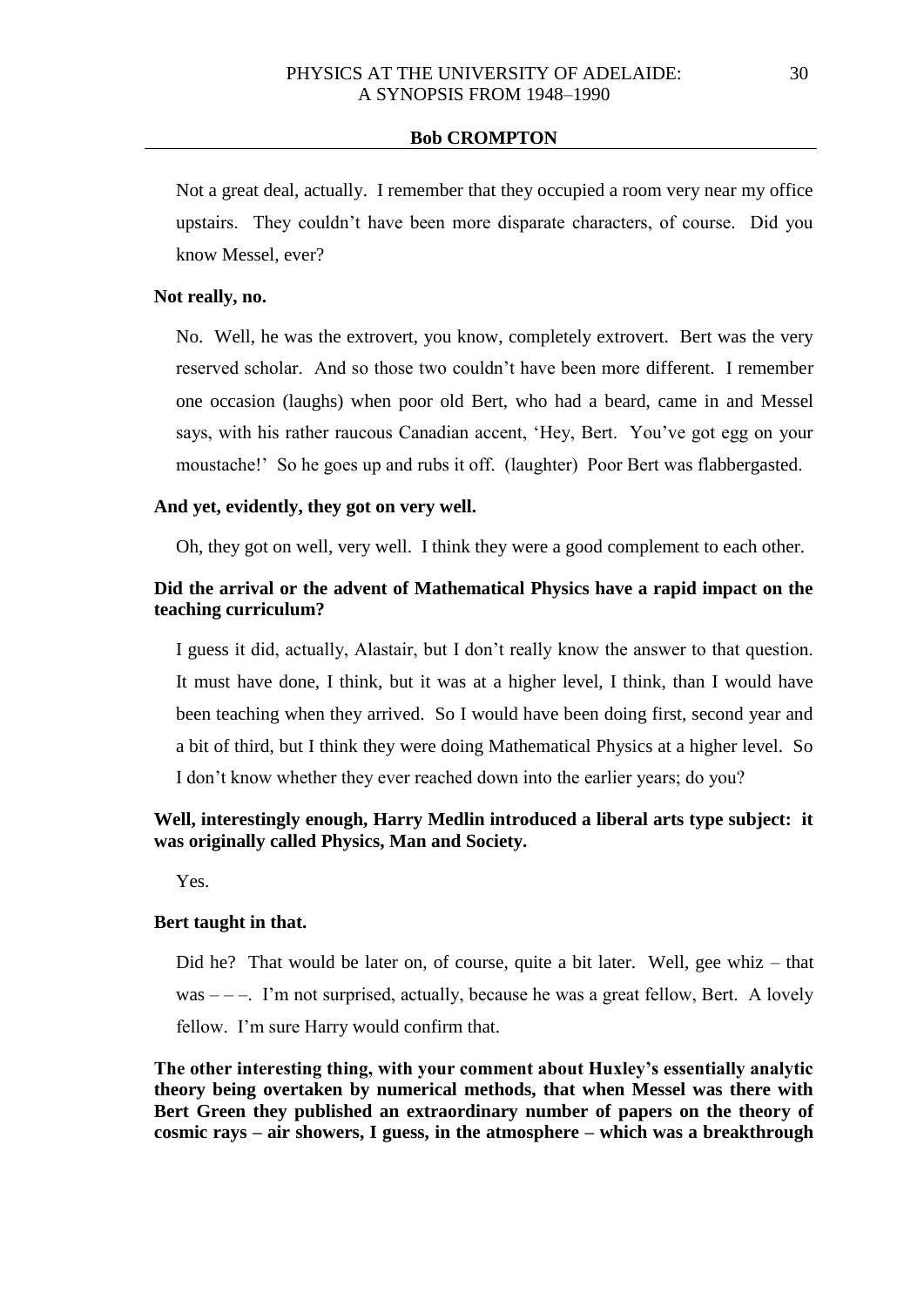# **for experimentalists at the time but within a relatively short time was overtaken by Monte Carlo calculations with the coming of computers. And it's a very parallel thing.**

Interesting, isn't it. Yes. I'm just trying to remember. I remember seeing one occasion where Messel had some enormous formula which literally filled a blackboard. I've forgotten what it was, but it went on (laughter) and on and on and on and on. They were both very bright, I think, those two.

### **Yes. And then came the day when you people packed up and moved –**

They did, yes.

## **– moved to Canberra.**

Yes.

## **Was that – must have come as a shock to the group, did it?**

Yes Well, you see, Huxley had come over – first of all he left, after about – did he leave after about 10 years, I think? – and went onto the executive of CSIRO. He only lasted there – at his own wish, of course – for about 10 months before he got a call, would he like to be Vice-Chancellor of the ANU, which he accepted. I would have thought it would be more along his line, because he's always academicallyinclined. And so he took that job and then, very shortly afterwards, I received this call from him: would I like to come over and bring the group, too. Now, that was an upheaval because it involved Malcolm – he was easy, Malcolm Elford, because he was single, had no commitments at home; for John Gascoigne and me it was very tough, because we each had just built our houses and put a lot of loving thought and sweat into them, so both John's family and our family were firmly-established in newly-built houses. We came across and spied out the scene, and the houses the university were going to give us to rent were horrible, and so that was  $-1$  mean, it was pretty good that our wives agreed finally to come, I must admit, because it was a shock from what we'd had, built to our own design, to rather primitive accommodation here. Eventually, we were able to build this house, for example, and we got what we wanted, but first of all it wasn't easy.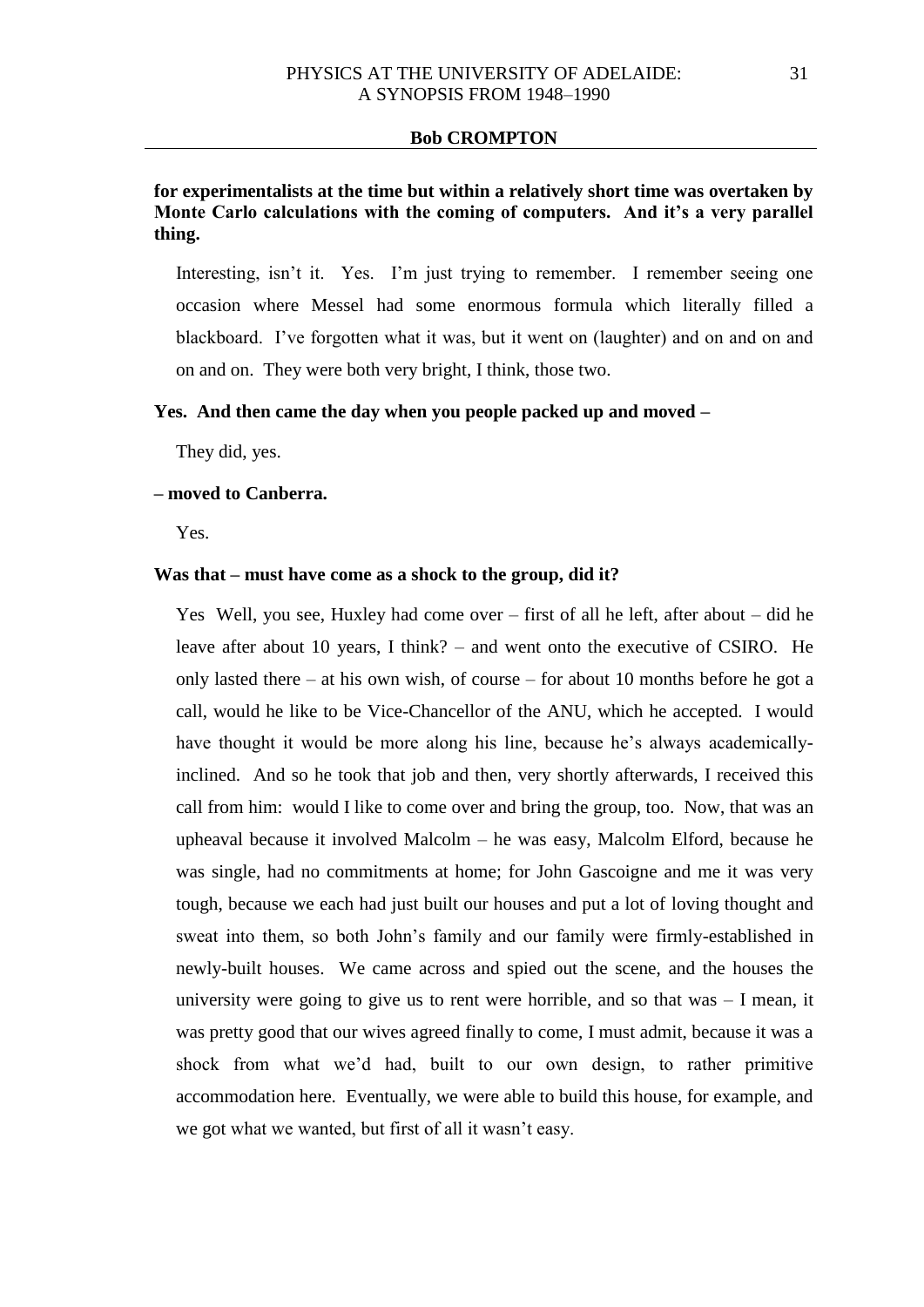Going back, though: it was easy for Malcolm, and I think it was easier for the two students, John Lowke and Rod Jory. Rod had only just – probably a year or two into his PhD. John Lowke was just finishing up, essentially, so he was really virtually at the writing-up stage. So we were able to keep him going pretty well without interruption. Rod probably had an interruption of a year while we established the lab here, because we were told there'd be lab accommodation in the so-called Cockcroft Building, the Research School of Physical Sciences, but it had had a fire, which was the reason we could get into it, and so we were assured there'd be a laboratory there when we moved across; when we moved across, it was exactly as when we first saw it, just a burnt-out shell. (laughter) So that was a rude shock, but in a way a godsend, because John was able to design a lab to our requirements, which were quite different from any the Research School of Physical Sciences ever had before. I mean, we were doing precision work under clean conditions, and we needed that and we needed the shielding room. And so John designed all that and oversaw it going in. But it was a while before we ever had that. We had to make do in temporary accommodation for probably about a year. So Rod Jory's PhD was probably put back about a year by that.

### **Yes.**

John Lowke was well-advanced in his, so he was probably not much put back, because I think most of the experimental results had been taken, or else he was able to set up the equipment he wanted to do it, to finish it off.

So John designed the lab with air-conditioning and so on, which was a great step forward to us because in Adelaide – (laughs) gosh, this seems amazing – we had to have temperature control on our experiments, because if that wandered all over the place the number density wandered all over the place when we were using a constant pressure; all that – so in Adelaide at one stage – well, we had a shielded room in Adelaide, too. We were using very low currents  $-10^{-12}$  amps and so on – which meant that any electrical interference on the electrometers was fatal. So in Adelaide we built a screened room out of Oregon and chicken wire and that was in one of the upstairs rooms and stayed there for quite a while.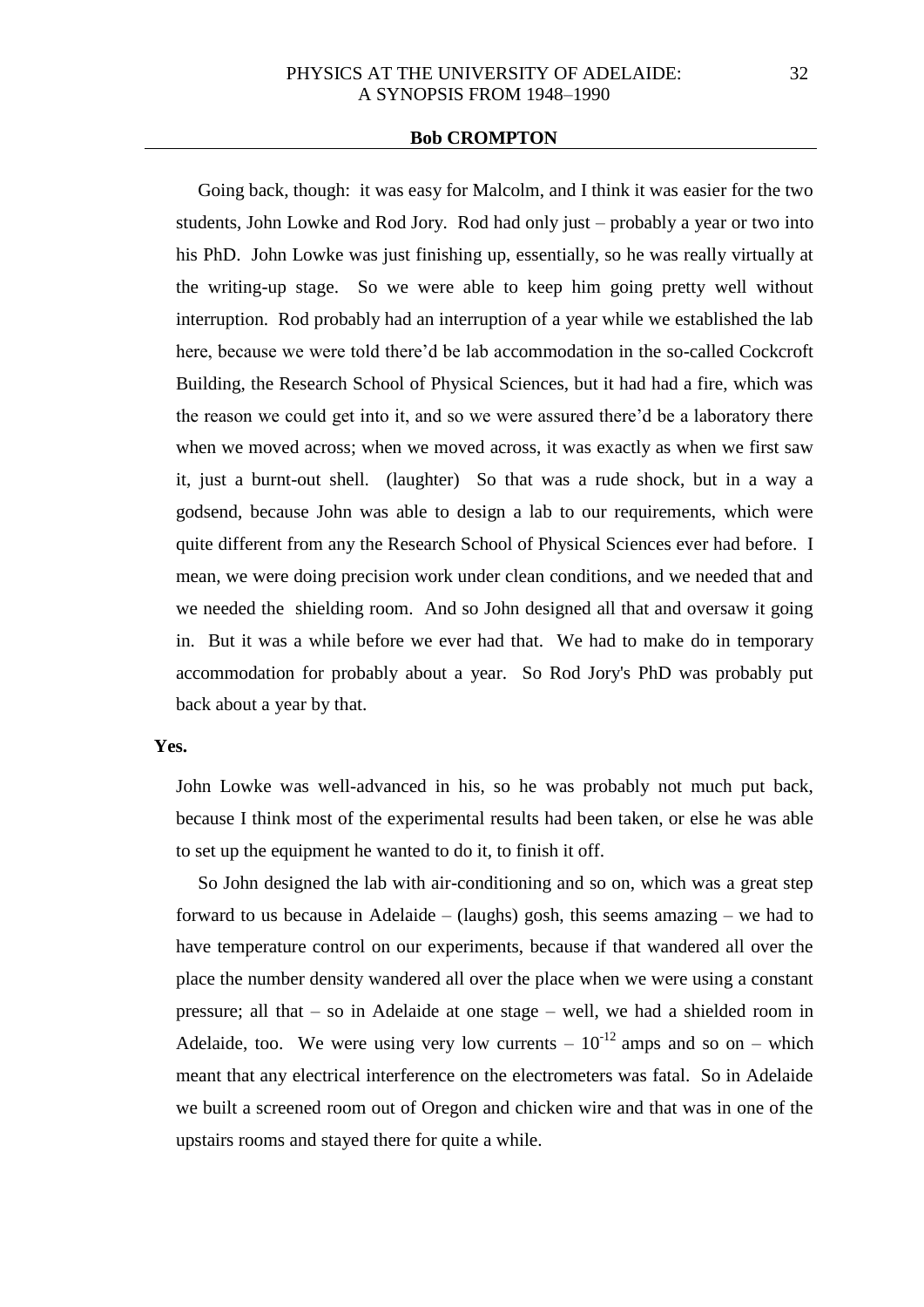## **Yes.**

Here, we did the same thing, a bit more professionally.

## **So you built that?**

Is that still  $---?$ 

### **No, it's not still there, but I remember it.**

Yes, yes, we built that – because we couldn't do the experiments without, Alastair, because any electromagnetic interference on the electrometers used to measure these extremely small currents was absolutely fatal, so we just had to have very quiet electrical conditions to  $do --$ .

#### **This was upstairs towards the western end on the southern side.**

Yep. That's right, I'm sure. Yep. Yes. And it was fairly crude, that. It was chicken wire, and it was probably double-screened.

## **Double-screened, yes.**

Double-screened, yes. Anyway, it served a reasonable purpose. But airconditioning, no. Initially, we did it with blocks of ice, which wasn't the best.

# **So there was a period when Huxley went to the CSIRO and you were left in Adelaide. So the group then was you and Malcolm Elford –**

Yes, two students.

#### **– John Gascoigne and two students?**

Yes, that's right, yes. And so that's what eventually came across, that lot.

## **Yes. When did Huxley go to the CSIRO; do you remember that?**

When what?

## **When did Huxley go to the CSIRO? Must have been – you see, I did Physics I – oh, that was '59 I had Huxley as a lecturer.**

You did, in '59.

## **Yes. You're talking about '61.**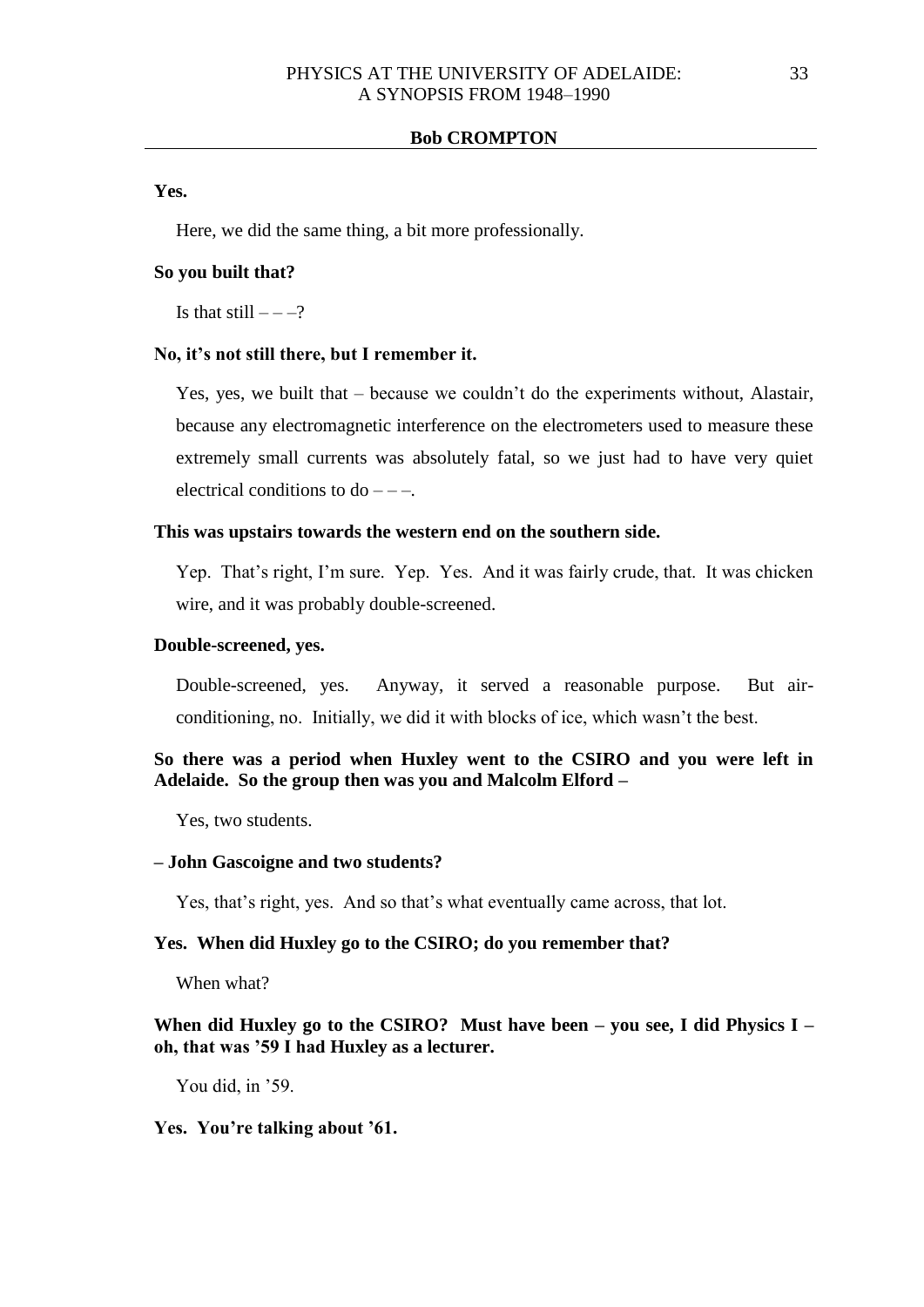Well, I would have thought he left probably  $---$ .

## **Probably at the end of that year.**

I would think so.

## **Yes.**

That would be my guess. That would be my guess, yes.

#### So he'd gone in '60 and then you finally  $---$

We went in '61.

## **'61.**

That's right. Now, something else I was going to say. Oh, yes: temperature stability was one of the things which was absolutely essential for us. So first of all we tried to get reasonable temperature stability with blocks of ice in that upstairs room, the shielded room. Then eventually we put in a temporary air-conditioner and that was a great help. And then, when we came here, we put in as a requirement airconditioning to get stability to a couple of degrees or so, because otherwise it was hopeless trying to get constant number density in our experiments.

# **Now, the other aspect of Huxley is to do with funding for research, and I gather that he renewed his contacts with the Radio Research Board from earlier in his career, and that became a source of funds. Was that – – –?**

Yes. There were two sources in Adelaide: Radio Research Board and the Electrical Research Board. Both were tapped into by Huxley, and both to only a very small amount. So they bought some of our equipment and so on, which – well, it's hard to imagine, actually, Alastair, but in the early days of my research I remember a reel of hook-up wire was a prize. That seems hard to believe, doesn't it? But there was nothing. And I remember all the retort clamps I had to get cast myself, and then we had to actually machine them all. We had nothing! And so (laughs) then a little bit of money came in from the ERB and RRB.

When we got to this place the transformation was just huge, because the first thing that – Malcolm had just come back from the States and it was just at the dawn of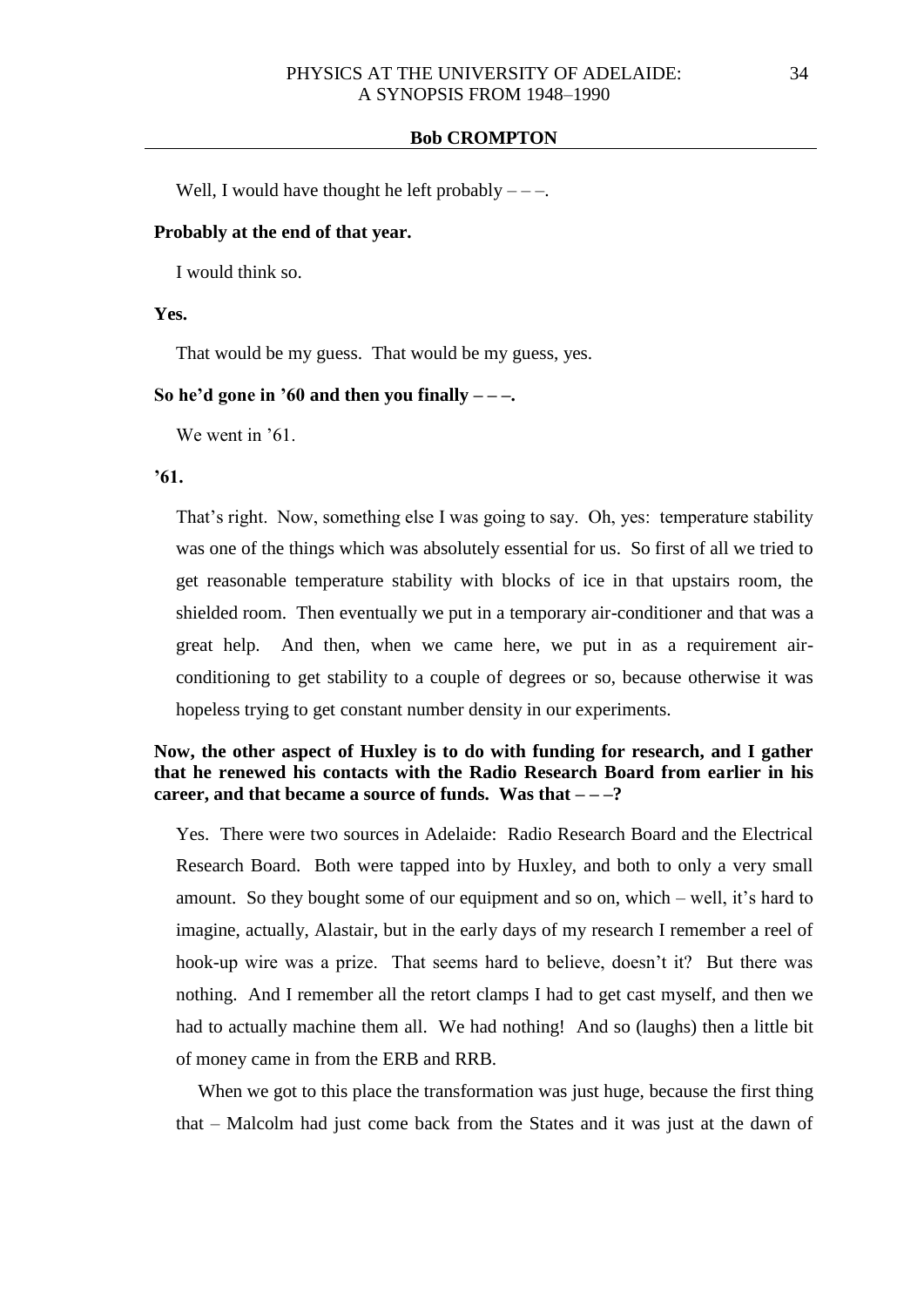ultra-high vacuum technology, so he came back with a little bit of knowledge of ultra-high vacuum technology. What do we do? First thing is we had enough money to build four sets of ultra-high vacuum rigs in glass with greased taps. It's not quite the thing you do with UHV, but remember we just wanted to be able to get low levels of impurity and provided the taps didn't outgas that would be good enough. So we built these things, four separate rigs, each with its own vac ion pump, small vac ion pumps. That was absolutely unheard-of, to have money to do that. In Adelaide we had practically nothing. It was very hard going.

### **Yes. What do you remember of A.P. Rowe as the Vice-Chancellor?**

(laughs) Not much, except I think when he came to the University of Adelaide Huxley thought this would be an absolute godsend. And then, of course, somehow or other they got across each other, and I can remember him coming  $up$  – he always used us as a bit of a sounding board and a bit of a confidant – I can remember him coming up on some occasions being absolutely livid at something Rowe had done that he disapproved of. (laughs) So I don't remember much about him. I think Harry might have quite a different perspective, because he was quite good with the students, A.P. Rowe, and I think that Harry saw some of that, I think. I just  $-$  my view of A.P. Rowe (laughs) came largely from the reaction that Huxley had to him by this stage. Remember he was in charge of TRE in Malvern, and Huxley was one of his staff –

## **Yes.**

– and so they would have known each other well then. I don't think they got across each other, because I think that probably Rowe might have been responsible for getting Huxley out. But it wasn't long before they were at each other's throats in some way. I don't know why.

# **Yes. I rather gather that, when the chair was advertised, it was Oliphant who suggested to Huxley that he apply.**

Yes, I think that's right, yes.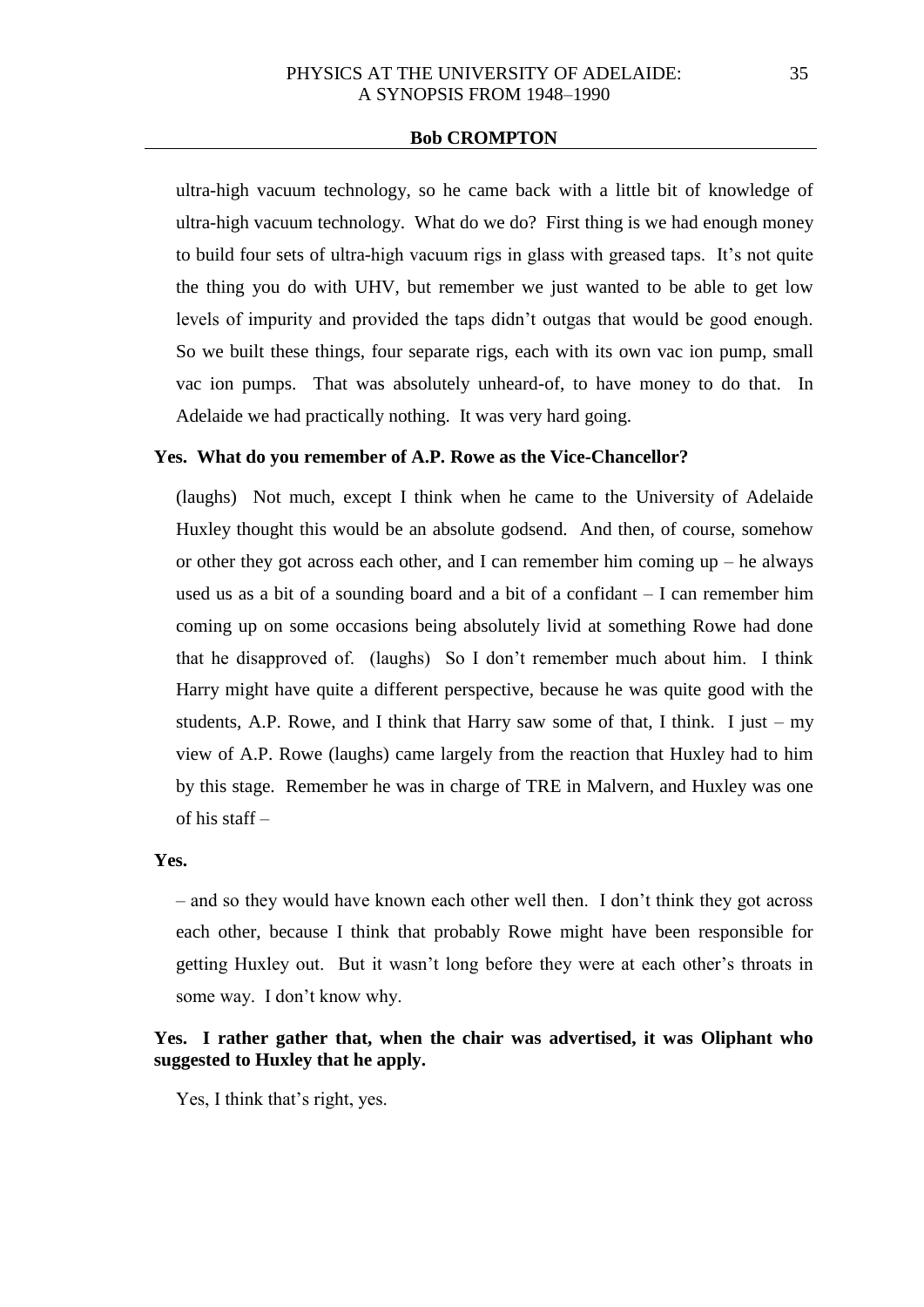**And that when Rowe got the application he promptly accepted it because he'd had high regard for Huxley during the War at TRE.**

Yes.

**It's very interesting that when it came to the next time the chair was advertised it was Oliphant, who was then here, suggested to John Carver that he apply.**

Yes. Interesting, isn't it. Yes. Well, John was – he was 10 years at Adelaide, wasn't he, John was?

### **No – must have been more than that.**

Was it really?

**Because he came in – well, that must have been '62. About the same time you left, I suppose. Because there was an interim period when Huxley left to when John Carver arrived, when Stan Tomlin was acting head.**

Acting head. It was a short period, though, wasn't it?

### **But it was a year or more, I think.**

Was it?

# **I've got a feeling that John Carver was in Adelaide for about 17 years – I think it was about '78 or something – – –.**

Was it really? Could well be. Could well be.

#### **Well, Bob, my commission really is to talk about Physics in Adelaide.**

(laughter) Yes. Well, we've done a lot of that, haven't we?

### **I think we've got up to Physics in –**

Canberra.

## **– Canberra now, so perhaps it is time for us to stop.**

Stop. I think so.

## **Thank you very much for your time.**

It's a great pleasure. Thank you, Alastair. Thank you for thinking of coming. I'm delighted to have had the opportunity to talk to you.